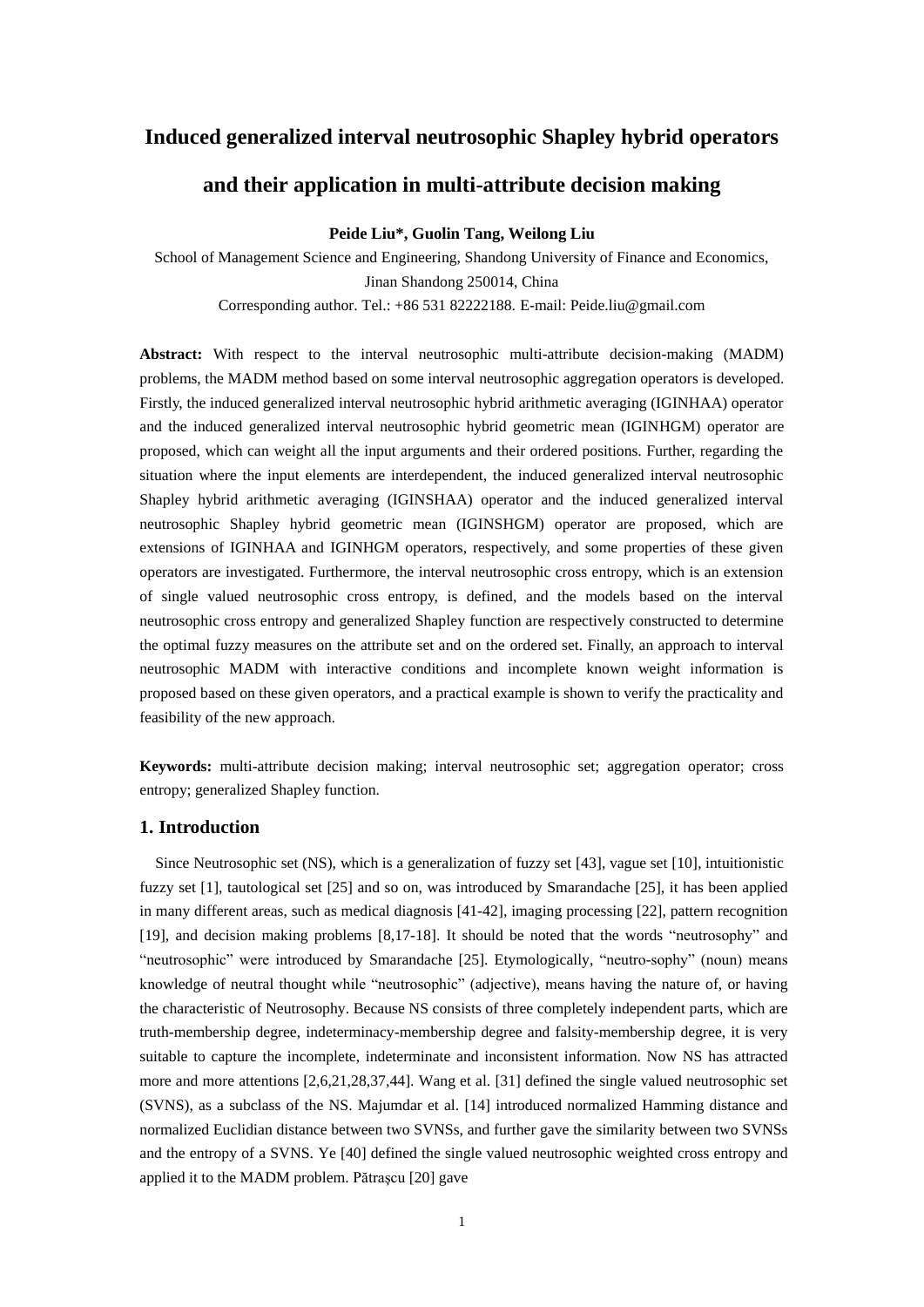two types of neutrosophic entropy as extensions of Kaufman's formula and Kosko's formula, respectively. Biswas et al. [3] developed a modified GRA method for the single valued neutrosophic MADM problems with completely unknown weight information, and entropy of the SVNS is used to obtain the weight information. Biswas et al. [4] developed an extended TOPSIS method for the neutrosophic MADM problems. In fact, in some complex decision environment, it is insufficient to express the truth-membership degree, indeterminacy-membership degree and falsity membership degree by crisp values. Wang et al. [30] utilized interval numbers to denote these three parts, and defined the interval neutrosophic set (INS) as an instance of NS. Chi and Liu [7] developed an extended TOPSIS method to solve MADM problems with interval neutrosophic information, and the maximization deviation method is used to determine the attribute weights.

 The neutrosophic aggregation operators are an important tool to process the neutrosophic MADM problems. Ye [36] proposed the single valued neutrosophic weighted geometric averaging (SVNWGA) operator and applied it to solve single valued neutrosophic decision-making problems. Liu et al. [13] proposed the single valued neutrosophic normalized weighted Bonferroni mean (SVNNWBM) operator which has the reducibility, idempotency and commutativity, and utilized it to handle the MADM problems with correlated attributes. Zhang et al. [46] defined the operational rules and comparison rules of INSs, and proposed two interval neutrosophic aggregation operators, including interval neutrosophic number weighted averaging aggregation (INNWAA) operator and interval neutrosophic number weighted geometric aggregation (INNWGA) operator to handle the interval neutrosophic MADM problems. Ye [39] proposed an approach to the MADM problems based on interval neutrosophic number ordered weighted averaging (INNOWA) operator and the interval neutrosophic number ordered weighted geometric (INNOWG) operator. There are some differences between aforementioned interval neutrosophic aggregation operations. INNWAA and INNWGA operators only weight the input arguments themselves, but ignore their ordered positions. INNOWAA and INNOWGA operators only take into account the ordered positions of the interval neutrosophic arguments, but not consider the arguments themselves. In addition, these above interval neutrosophic number aggregation operators cannot reflect the correlations among the given arguments.

In the INNOWAA and INNOWGA operators, we can see that the reordering process depends on the values of the interval neutrosophic arguments and these two operators could not consider the importance of the aggregated arguments. However, in some real applications, this reordering may not meet our interests. Sometimes, the decision makers may want to order the arguments based on some other associated variables instead of the aggregated arguments. To overcome these shortcomings, the induced generalized interval neutrosophic hybrid arithmetic averaging (IGINHAA) operator and the induced generalized interval neutrosophic hybrid geometric mean (IGINHGM) operator are proposed in this paper. In addition, the aforementioned interval neutrosophic number operators only consider the addition of the importance of individual input arguments. However, in real decision making, the arguments (i.e., attributes) are often not independent. To address these situations, the induced generalized interval neutrosophic Shapley hybrid arithmetic averaging (IGINSHAA) operator and induced generalized interval neutrosophic Shapley hybrid geometric mean (IGINSHGM) operator are proposed in this paper. These two operators cannot only consider the importance of input arguments and their ordered positions, but also overall take into account the correlations among them and their ordered positions. Furthermore, due to time pressure, lacks of knowledge or data, and the expert's limited expertise, the weight information in the MADM problems is usually incompletely known or completely unknown. Models based on the cross entropy of the INNs are constructed to determine the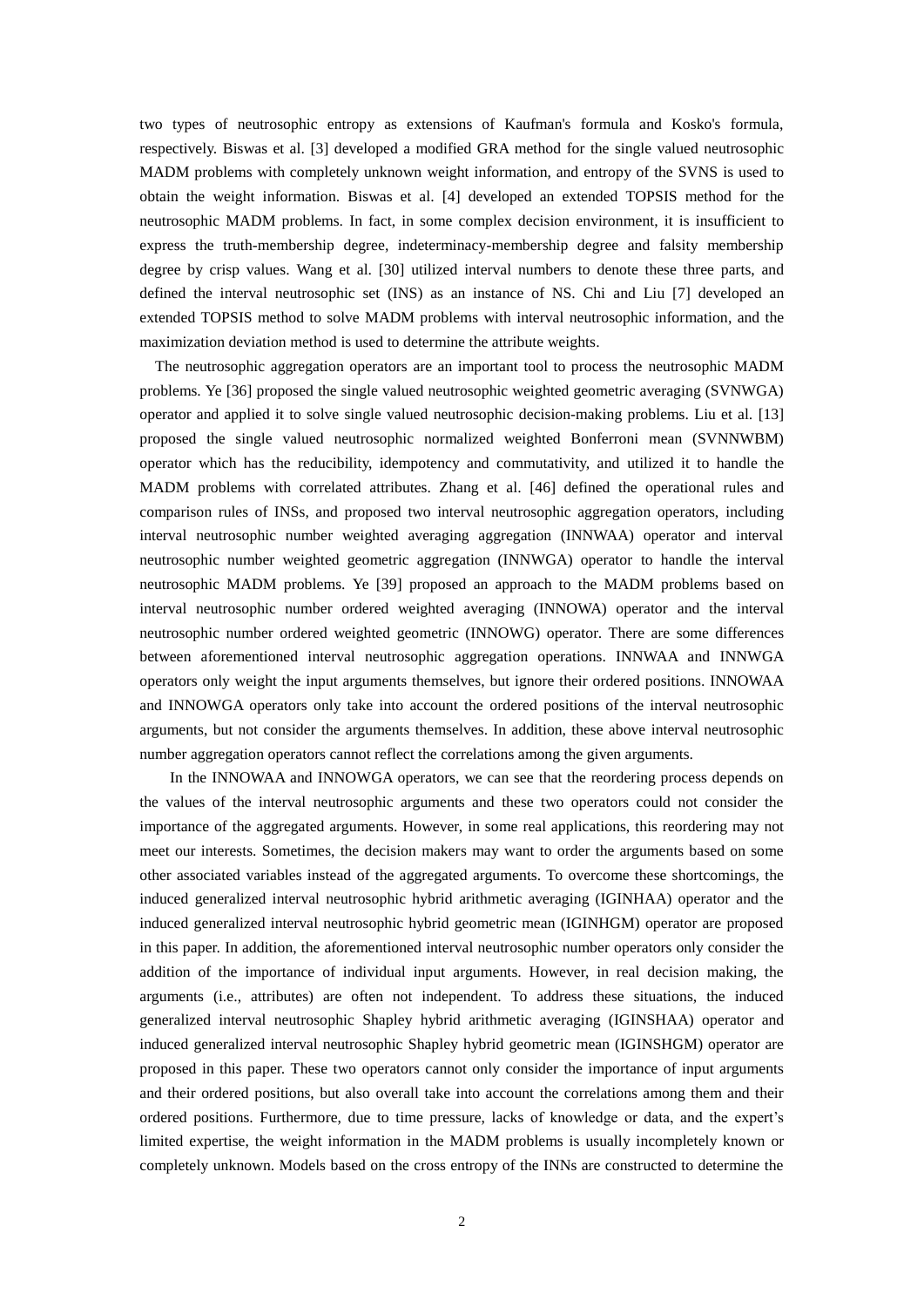attribute weight information. As a very important goal, a method of interval neutrosophic MADM with interactive criteria and incompletely known weight information is developed.

 The remainder of this paper is constructed as follows. In Sect. 2, some basics in regard to INS are introduced, and the cross entropy of INSs is defined. In Sect. 3, we propose IGINHAA and IGINHGM operators and investigate their several proprieties. In Sect. 4, we review some basic concepts, such as the fuzzy measure and generalized Shapley function, and propose IGINSHAA and IGINSHGM operators. In Sect. 5, the models based on cross entropy of INSs are constructed to obtain the attribute weight information, and a method for the neutrosophic MADM is developed. In Sect. 6, a practical example is shown to verify the effectiveness of the developed method. In Sect. 7, the conclusions are summarized.

### **2. Preliminaries**

### **2.1. Interval neutrosophic set (INS)**

**Definition 1** [46]. Suppose  $X$  is a universe of discourse, with a generic element in  $X$  represented by *x*. An INS  $\hat{A}$  in *X* is expressed by

X is expressed by  
\n
$$
\hat{A} = \left\langle x, T_{\hat{A}}(x), I_{\hat{A}}(x), F_{\hat{A}}(x) \right\rangle | x \in X \right\}
$$
\n
$$
= \left\{ x, \left\langle \left[ T^{L_{\hat{A}}}(x), T^{U_{\hat{A}}}(x) \right] \left[ I^{L_{\hat{A}}}(x), I^{U_{\hat{A}}}(x) \right] \right| \left[ F^{L_{\hat{A}}}(x), F^{U_{\hat{A}}}(x) \right] \right\} | x \in X \right\}
$$
\n(1)

where the functions  $T_{\hat{A}}(x)$ ,  $I_{\hat{A}}(x)$  and  $F_{\hat{A}}(x)$  are the truth-membership function, indeterminacy-membership function and falsity-membership function, respectively, and satisfy  $\hat{A} = \left[ T^L \hat{A}, T^U \hat{A} \right] \subseteq [0,1],$  $T_{\hat{A}} = \left[T^L \hat{A}, T^U \hat{A}\right] \subseteq [0,1], \quad I_{\hat{A}} = \left[I^L \hat{A}, I^U \hat{A}\right] \subseteq [0,1] \quad , \quad \mathbf{F}_{\hat{A}} = \left[F^L \hat{A}, F^U \hat{A}\right] \subseteq [0,1] \quad \text{and} \quad 0 \le T^U \hat{A} + I^U \hat{A} + F^U \hat{A} \le 3.$ function and falsity-membership function, respectively, and satis<br>  $[I^L{}_{\hat{A}}, I^U{}_{\hat{A}}] \subseteq [0,1]$ ,  $F_{\hat{A}} = [F^L{}_{\hat{A}}, F^U{}_{\hat{A}}] \subseteq [0,1]$  and  $0 \le T^U{}_{\hat{A}} + I^U{}_{\hat{A}} + F^U{}_{\hat{A}} \le$ <br>  $\hat{a} = \langle T(\hat{a}), I(\hat{a}), F(\hat{a}) \rangle = \langle [T^L(\$ 

 For convenience, we call  $\langle T(\hat{a}), I(\hat{a}), F(\hat{a}) \rangle = \langle T^L(\hat{a}), T^U(\hat{a}) \rangle \langle I^L(\hat{a}), I^U(\hat{a}) \rangle \langle F^L(\hat{a}), F^U(\hat{a}) \rangle$  and interval neutrosophic number (INN).

Let  $\hat{a} = \langle T(\hat{a}), I(\hat{a}), F(\hat{a}) \rangle$  and  $\hat{b} = \langle T(\hat{b}), I(\hat{b}), F(\hat{b}) \rangle$  be any two INNs, the operational laws of them are shown as follows [46].

ˆ

1) 
$$
\hat{a} \oplus \hat{b} = \left\langle \begin{matrix} [T^{L}(\hat{a}) + T^{L}(\hat{b}) - T^{L}(\hat{a})T^{L}(\hat{b}), T^{U}(\hat{a}) + T^{U}(\hat{b}) - T^{U}(\hat{a})T^{U}(\hat{b})], \\ [I^{L}(\hat{a})I^{L}(\hat{a}), I^{U}(\hat{a})I^{U}(\hat{b})], [F^{L}(\hat{a})F^{L}(\hat{b}), F^{U}(\hat{a})F^{U}(\hat{b})] \end{matrix} \right\rangle
$$
(2)

2) 
$$
\hat{a} \otimes \hat{b} = \left\langle \begin{aligned} [T^{L}(\hat{a})T^{L}(\hat{b}), T^{U}(\hat{a})T^{U}(\hat{b})], \\ [I^{L}(\hat{a}) + I^{L}(\hat{a}) - I^{L}(\hat{a})I^{L}(\hat{a}), I^{U}(\hat{a}) + I^{U}(\hat{b}) - I^{U}(\hat{a})I^{U}(\hat{b})], \\ [F^{L}(\hat{a}) + F^{L}(\hat{b}) - F^{L}(\hat{a})F^{L}(\hat{b}), F^{U}(\hat{a}) + F^{U}(\hat{b}) - F^{U}(\hat{a})F^{U}(\hat{b})] \end{aligned} \right\rangle
$$
(3)

3) 
$$
\lambda \hat{a} = \left\langle \begin{matrix} [1-(1-T^{L}(\hat{a}))^{\lambda}, 1-(1-T^{U}(\hat{a}))^{\lambda} \end{matrix} \right\rangle, \quad \left\langle \begin{matrix} [1-(1-T^{L}(\hat{a}))^{\lambda}, (I^{U}(\hat{a}))^{\lambda}, (I^{U}(\hat{a}))^{\lambda}, (I^{U}(\hat{a}))^{\lambda} \end{matrix} \right\rangle, \quad \lambda > 0
$$
 (4)

4) 
$$
(\hat{a})^{\lambda} = \left\langle \begin{bmatrix} (T^{L}(\hat{a}))^{\lambda}, (T^{U}(\hat{a}))^{\lambda} \end{bmatrix}, \begin{bmatrix} (T^{L}(\hat{a}))^{\lambda}, (T^{U}(\hat{a}))^{\lambda} \end{bmatrix}, [1 - (1 - F^{L}(\hat{a}))^{\lambda}, 1 - (1 - F^{U}(\hat{a}))^{\lambda}, 1 - (1 - F^{U}(\hat{a}))^{\lambda}] \end{bmatrix} \right\rangle \lambda > 0
$$
 (5)  
\n**Definition 2** [30]. Suppose  $\hat{a} = \langle T(\hat{a}), I(\hat{a}), F(\hat{a}) \rangle = \langle \left[ T^{L}(\hat{a}), T^{U}(\hat{a}) \right] \left[ I^{L}(\hat{a}), I^{U}(\hat{a}) \right] \left[ F^{L}(\hat{a}), F^{U}(\hat{a}) \right] \rangle$  is

**Definition 2** [30]. Suppose  $= \langle T(\hat{a}), I(\hat{a}), F(\hat{a}) \rangle = \langle T^L(\hat{a}), T^U(\hat{a}) \rangle | I^L(\hat{a}), I^U(\hat{a}) \rangle | F^L(\hat{a}), F^U(\hat{a}) \rangle$  is an INN, the complement of  $\hat{a}$  is defined as follows.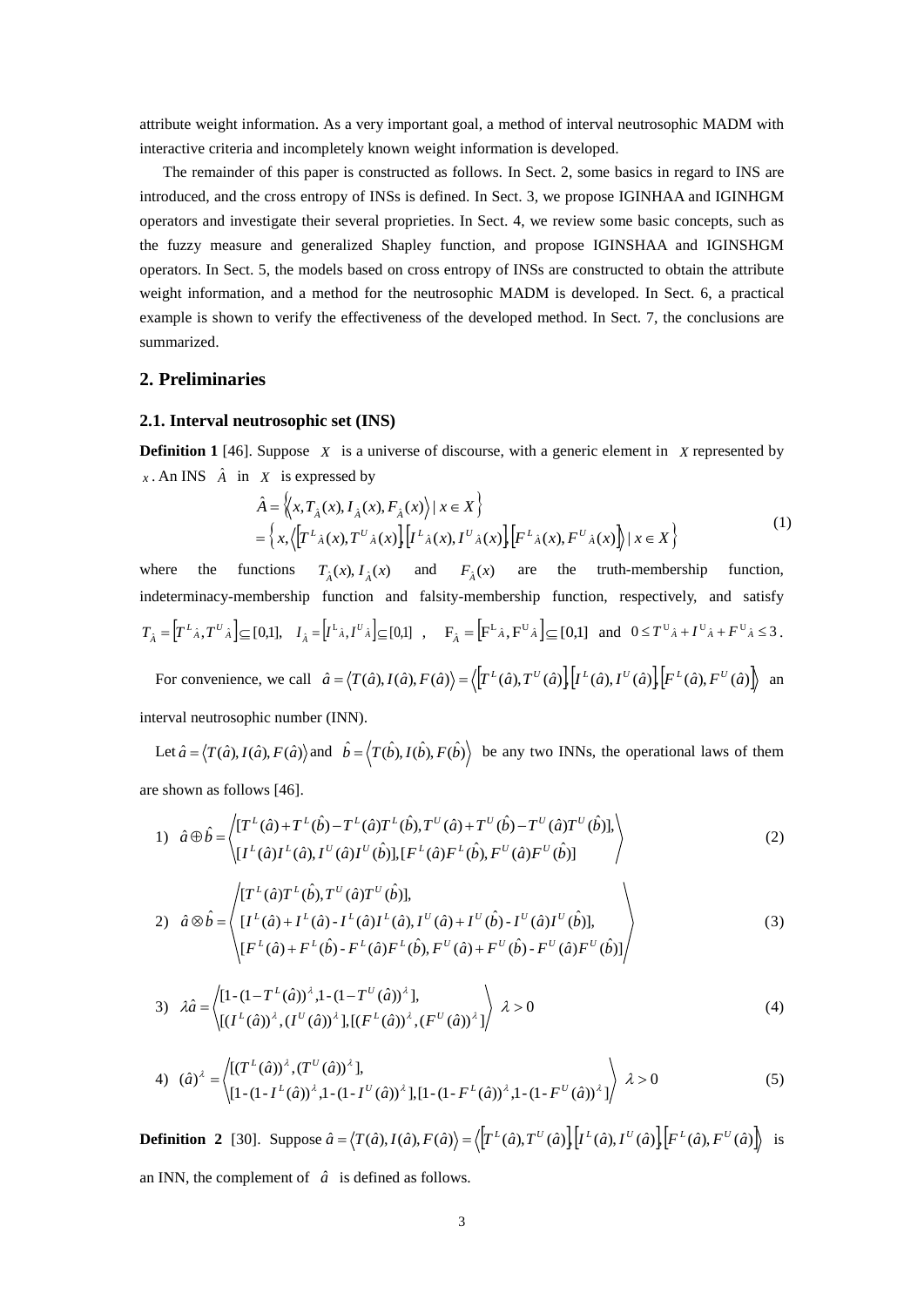$$
\hat{a}^c = \langle T^c(\hat{a}), I^c(\hat{a}), F^c(\hat{a}) \rangle = \langle \left[ F^L(\hat{a}), F^U(\hat{a}) \right], \left[ 1 - I^U(\hat{a}), 1 - I^L(\hat{a}) \right], \left[ T^L(\hat{a}), T^U(\hat{a}) \right] \rangle
$$

**Definition 3** [5]. Let  $\hat{a} = \langle T(\hat{a}), I(\hat{a}), F(\hat{a}) \rangle$  and  $\hat{b} = \langle T(\hat{b}), I(\hat{b}), F(\hat{b}) \rangle$  be any two INNs, then the

Euclidean distance between  $\hat{a}$  and  $\hat{b}$  is defined as follows.

$$
d(\hat{a}, \hat{b}) = \sqrt{\frac{1}{6} \left( |T^{L}(\hat{a}) - T^{L}(\hat{b})|^{2} + |T^{U}(\hat{a}) - T^{U}(\hat{b})|^{2} + |I^{L}(\hat{a}) - I^{L}(\hat{b})|^{2} + \right)}
$$
  
\n
$$
d(\hat{a}, \hat{b}) = \sqrt{\frac{1}{6} \left( |I^{U}(\hat{a}) - I^{U}(\hat{b})|^{2} + |F^{L}(\hat{a}) - F^{L}(\hat{b})|^{2} + |F^{U}(\hat{a}) - F^{U}(\hat{b})|^{2} \right)}
$$
\n(6)

**Definition 4** [46]. Suppose  $\hat{a} = \langle (T(\hat{a}), I(\hat{a}), F(\hat{a})) \rangle$  is an INN, and then

$$
S(\hat{a}) = [T^{L}(\hat{a}) + 1 - I^{U}(\hat{a}) + 1 - F^{U}(\hat{a}), T^{U}(\hat{a}) + 1 - I^{L}(\hat{a}) + 1 - F^{L}(\hat{a})]
$$
  
\n
$$
A(\hat{a}) = [\min \{T^{L}(\hat{a}) - F^{L}(\hat{a}), T^{U}(\hat{a}) - F^{U}(\hat{a})\}, \max \{T^{L}(\hat{a}) - F^{L}(\hat{a}), T^{U}(\hat{a}) - F^{U}(\hat{a})\}]
$$
  
\n
$$
C(\hat{a}) = [T^{L}(\hat{a}), T^{U}(\hat{a})]
$$

where  $S(\hat{a})$ ,  $A(\hat{a})$  and  $C(\hat{a})$  represent the score function, accuracy function and certainty function of INN  $\hat{a}$ , respectively.

For an INN  $\hat{a}$ , the bigger the truth-membership  $T(\hat{a})$  degree is, the smaller the indeterminacy-membership  $I(\hat{a})$  degree and the falsity-membership  $F(\hat{a})$  degree are, and the greater the INN is. As for the accuracy function, the bigger difference between truth-membership  $T(\hat{a})$ and falsity-membership  $F(\hat{a})$  is, the surer the statement is. For the certainty function, the bigger thetruth-membership  $T(\hat{a})$  is, the greater the corresponding INN is.

 Based on the score function, accuracy function and certainty function of INNs, the comparison rules of INNs are shown as follows.

**Definition 5** [46]. Let  $\hat{a}$  and  $\hat{b}$  be any two INNs, the comparison rules are provided as follows.

1) if 
$$
S(\hat{a}) \ge S(\hat{b}) > \frac{1}{2}
$$
, then  $\hat{a} > \hat{b}$ .  
\n2) if  $S(\hat{a}) \ge S(\hat{b}) = \frac{1}{2}$  and  $A(\hat{a}) \ge A(\hat{b}) > \frac{1}{2}$ , then  $\hat{a} > \hat{b}$ .  
\n3) if  $S(\hat{a}) \ge S(\hat{b}) = \frac{1}{2}$ ,  $A(\hat{a}) \ge A(\hat{b}) = \frac{1}{2}$  and  $C(\hat{a}) \ge C(\hat{b}) > \frac{1}{2}$ , then  $\hat{a} > \hat{b}$ .  
\n4) if  $S(\hat{a}) \ge S(\hat{b}) = \frac{1}{2}$ ,  $A(\hat{a}) \ge A(\hat{b}) = \frac{1}{2}$  and  $C(\hat{a}) \ge C(\hat{b}) = \frac{1}{2}$ , then  $\hat{a} = \hat{b}$ .

#### **2.2. The cross entropy of INS**

Before introducing the cross entropy and discrimination information measures between two INNs, we firstly review the notions of cross entropy and discrimination information measures between two fuzzy sets.

**Definition 6** [23]. Let  $A = (A(x_1), A(x_2),..., A(x_n))$  and  $B = (B(x_1), B(x_2),..., B(x_n))$  be two fuzzy sets in the universe of discourse  $X = \{x_1, x_2, ..., x_n\}$ . The cross entropy between A and B is shown as follows.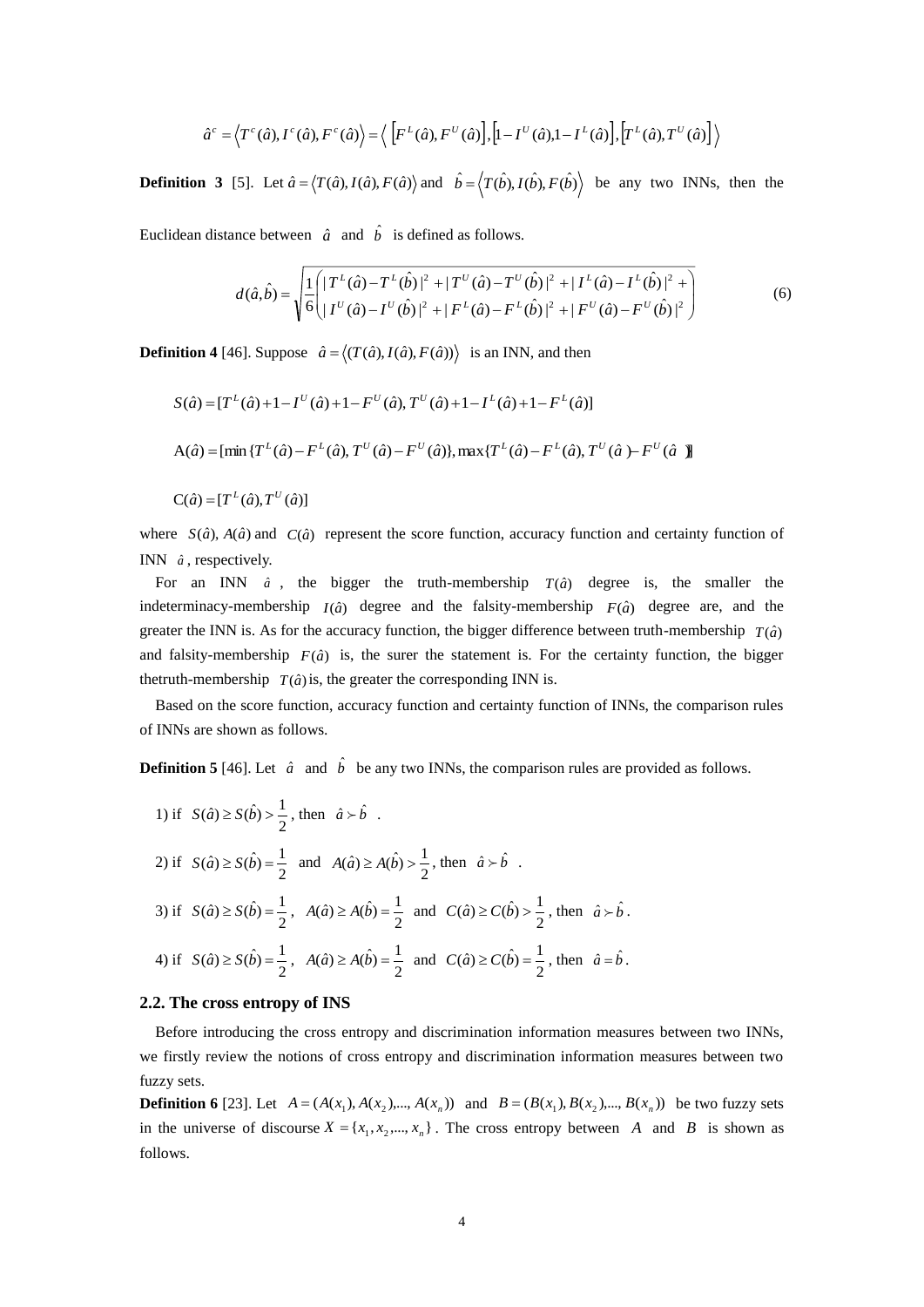$$
H(A,B) = \sum_{i=1}^{n} \left( A(x_i) \log_2 \frac{A(x_i)}{(A(x_i) + B(x_i))/2} + (1 - A(x_i)) \log_2 \frac{1 - A(x_i)}{1 - (A(x_i) + B(x_i))/2} \right)
$$
(7)

However, the cross entropy  $H(A, B)$  is not symmetric in regard to its elements; a symmetric discrimination information measure is introduced by Shang et al. [23], and sown as follows.

$$
I(A,B) = H(A,B) + H(B,A)
$$
\n<sup>(8)</sup>

 According to the cross entropy and discrimination information measures between two fuzzy sets, the cross entropy and discrimination information measures between two interval neutrosophic sets are defined as follows.

**Definition** 7. Let  $\hat{A} = (\hat{A}(x_1), \hat{A}(x_2), \dots, \hat{A}(x_n))$  and  $\hat{B} = (\hat{B}(x_1), \hat{B}(x_2), \dots, \hat{B}(x_n))$  be two interval

neutrosophic sets in the universe of discourse  $X = \{x_1, x_2, ..., x_n\}$ . The cross entropy between  $\hat{A}$  and

 $\hat{B}$  is defined as follows.

$$
E(\hat{A}, \hat{B}) = \sum_{i=1}^{n} \left[ \frac{T^{L_{\hat{A}}}(x_{i}) + T^{U_{\hat{A}}}(x_{i})}{2} \log_{2} \frac{T^{L_{\hat{A}}}(x_{i}) + T^{U_{\hat{A}}}(x_{i}) + T^{U_{\hat{A}}}(x_{i})}{(T^{L_{\hat{A}}}(x_{i}) + T^{U_{\hat{A}}}(x_{i}) + T^{U_{\hat{B}}}(x_{i})) / 2} \right] + \sum_{i=1}^{n} \left[ (1 - \frac{T^{L_{\hat{A}}}(x_{i}) + T^{U_{\hat{A}}}(x_{i})}{2} \log_{2} \frac{1 - (T^{L_{\hat{A}}}(x_{i}) + T^{U_{\hat{A}}}(x_{i})) / 2}{1 - (T^{L_{\hat{A}}}(x_{i}) + T^{U_{\hat{A}}}(x_{i}) + T^{U_{\hat{B}}}(x_{i})) / 4} \right] + \sum_{i=1}^{n} \left[ \frac{I^{L_{\hat{A}}}(x_{i}) + I^{U_{\hat{A}}}(x_{i})}{2} \log_{2} \frac{I^{L_{\hat{A}}}(x_{i}) + I^{U_{\hat{A}}}(x_{i}) + I^{U_{\hat{A}}}(x_{i}) + T^{U_{\hat{B}}}(x_{i}) + T^{U_{\hat{B}}}(x_{i}) / 2}{(I^{L_{\hat{A}}}(x_{i}) + I^{U_{\hat{A}}}(x_{i}) + I^{U_{\hat{A}}}(x_{i}) + I^{U_{\hat{B}}}(x_{i})) / 2} \right] + \sum_{i=1}^{n} \left[ (1 - \frac{I^{L_{\hat{A}}}(x_{i}) + I^{U_{\hat{A}}}(x_{i})}{2} \log_{2} \frac{1 - (I^{L_{\hat{A}}}(x_{i}) + T^{U_{\hat{A}}}(x_{i}) + T^{U_{\hat{B}}}(x_{i})) / 2}{(I^{L_{\hat{A}}}(x_{i}) + F^{U_{\hat{A}}}(x_{i}) + F^{U_{\hat{B}}}(x_{i})) / 4} \right] + \sum_{i=1}^{n} \left[ \frac{F^{L_{\hat{A}}}(x_{i}) + F^{U_{\hat{A}}}(x_{i})}{2} \log_{2} \frac{F^{L_{\hat{A}}}(x_{i}) + F^{U_{\hat{A}}}(
$$

$$
\hat{B} = \left\langle x, T_{\hat{\beta}}(x), I_{\hat{\beta}}(x), F_{\hat{\beta}}(x) \right\rangle | x \in X \right\rbrace = \left\{ x, \left\langle \left[ T^L_{\hat{\beta}}(x), T^U_{\hat{\beta}}(x) \right], \left[ I^L_{\hat{\beta}}(x), I^U_{\hat{\beta}}(x) \right], \left[ F^L_{\hat{\beta}}(x), F^U_{\hat{\beta}}(x) \right] \right\rangle | x \in X \right\}.
$$

According to Shannon's inequality [11], we can easily prove that  $E(\hat{A}, \hat{B}) \ge 0$ , and  $E(\hat{A}, \hat{B}) = 0$  if and only if  $T_{\hat{A}}(x) = T_{\hat{B}}(x)$ ,  $I_{\hat{A}}(x) = I_{\hat{B}}(x)$ , and  $F_{\hat{A}}(x) = F_{\hat{B}}(x)$  for any  $x_i \in X$ . In addition, we can easily prove that  $E(\hat{A}^c, \hat{B}^c) = E(\hat{A}, \hat{B})$ , where  $\hat{A}^c$  and  $\hat{B}^c$  are the complement of INSs  $\hat{A}$  and  $\hat{B}$ , respectively.

 $\mathbb{E}(\hat{A}\hat{B})$  denotes the degree of discrimination of  $\hat{A}$  form  $\hat{B}$ , which can also be named a discrimination for INSs. Since  $E(\hat{A}, \hat{B})$  is not symmetric, a modified symmetric discrimination information measures for INSs is defined as follows.

$$
D(\hat{A}, \hat{B}) = E(\hat{A}, \hat{B}) + E(\hat{B}, \hat{A})
$$
\n(10)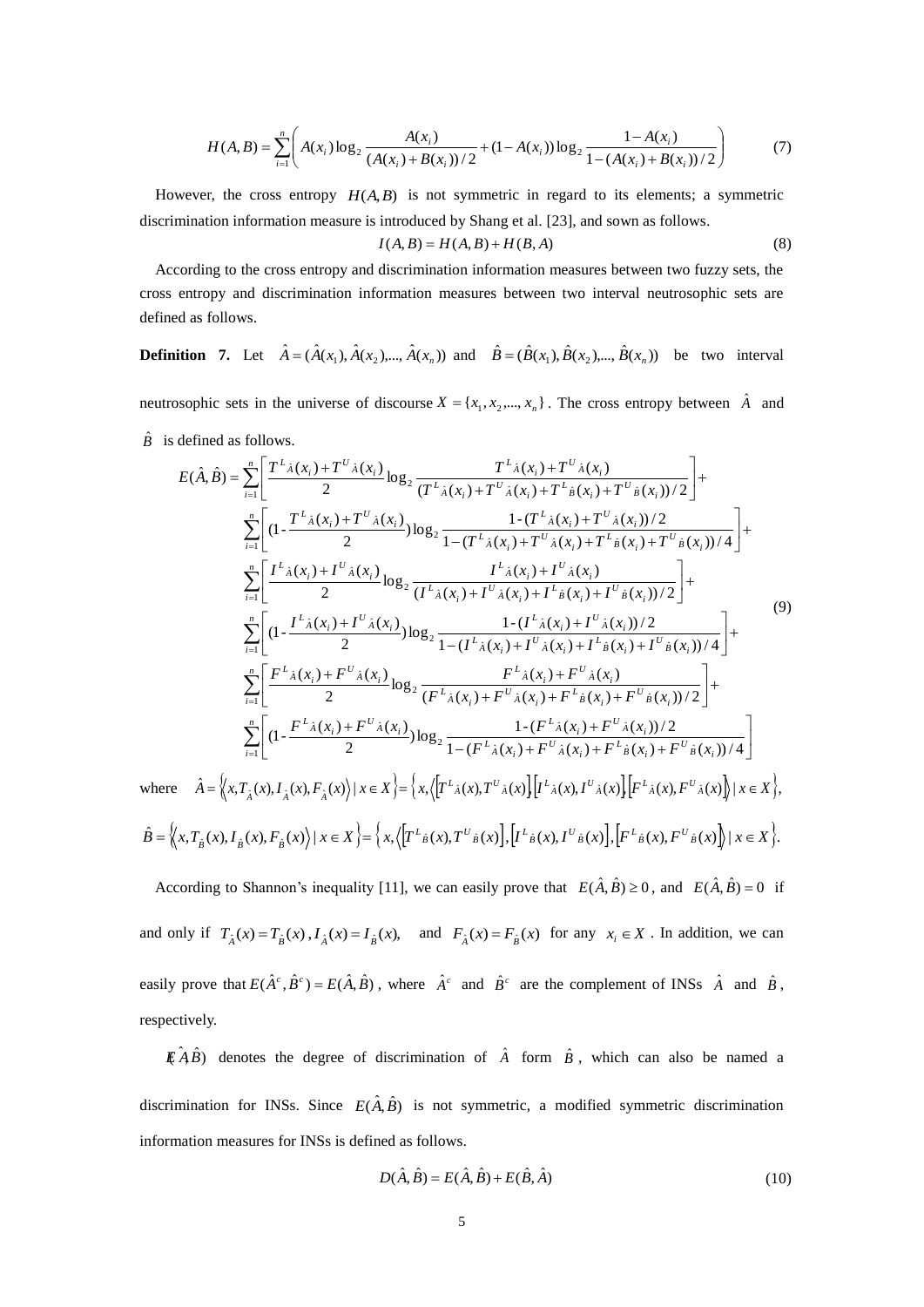The smaller  $D(\hat{A}, \hat{B})$  is, the smaller the difference between  $\hat{A}$  and  $\hat{B}$  is.

## **3. Induced generalized interval neutrosophic hybrid aggregation operators based**

### **on the additive measures**

 In this section, we will propose the IGINHAA and IGINHGM operators, which can weight the interval neutrosophic arguments and their ordered positions by the induced variables.

### **3.1. IGHAA operator**

The induced generalized hybrid averaging (IGHA) operator [16] is a generalization of induced ordered weighted averaging (IOWA) operator [35] and the hybrid weighted averaging (HWA) operator [34]. The HWA operator weights both the input arguments and their ordered positions. However, the HWA operator has not the boundedness, idempotency. Further, Lin et al. [12] proposed a new hybrid weighted arithmetical averaging (HWAA) operator with the boundedness and idempotency.

**Definition 8** [12]. A HWAA operator of dimension *n* is a mapping HWAA:  $R^n \rightarrow R$  that has an associated weight vector  $w = (w_1, w_2, ..., w_n)^T$  with  $w_j \in [0,1]$  and  $\sum w_j = 1$  $\sum_{j=1} w_j =$ *n*  $\sum_{j=1}$  *w*<sub>*j*</sub> = 1, denoted by

$$
HWAA(a_1, a_2,..., a_n) = \frac{\sum_{j=1}^{n} w_j \omega_{(j)} a_{(j)}}{\sum_{j=1}^{n} w_j \omega_{(j)}}
$$
(11)

where  $a_{(j)}$  is the *j* th largest value of  $a_i$  ( $i = 1, 2, ..., n$ ), and  $\omega = (\omega_1, \omega_2, ..., \omega_n)^T$  is the weight vector of  $a_i$  ( $i = 1,2,...,n$ ) with  $\omega_j \in [0,1]$  and  $\sum \omega_j = 1$  $\sum_{j=1} \omega_j =$ *n*  $\sum_{j=1}$   $\omega_j = 1$  . Moreover, Merigo proposed the induced generalized hybrid averaging (IGHA) operator [16], which

is a generalization of HWA operator by utilizing generalized means [9] and order inducing variables. However, the IGHA operator has not the properties, such as boundedness and idempotency. Based on HWAA operator, Meng et al. [15] proposed an induced generalized hybrid arithmetical averaging (IGHAA) operator which has the boundedness and idempotency.

**Definition 9** [15]. Suppose  $u_i$  ( $i = 1, 2, ..., n$ ) is a set of order-inducing variables, and  $\gamma$  is a parameter with  $\gamma \in (0, +\infty)$ . An IGHAA operator of dimension *n* is a mapping IGHAA:  $R^n \to R$  on the set of the second arguments of two tuples  $\langle u_1, a_1 \rangle, \langle u_2, a_2 \rangle, \dots, \langle u_n, a_n \rangle$ . Such that

IGHAA(
$$
u_1, a_1 >, , ...,
$$
) = 
$$
\left( \frac{\bigoplus_{j=1}^n w_j \omega^r_{(j)} a^r_{(j)}}{\sum_{j=1}^n w_j \omega^r_{(j)}}
$$
 (12)

where  $a_{(i)}$  is the  $a_i$  value of the IGHAA pair  $\langle u_i, a_i \rangle$  having the *j* th largest value of  $u_i$ ,  $\omega = (\omega_1, \omega_2, ..., \omega_n)^T$  is the weight vector of  $a_i$  (*i* = 1,2,..., *n*) such that  $\omega_j \in [0,1]$ ,  $\sum \omega_j = 1$  $\sum_{j=1} \omega_j =$ *n*  $\sum_{j=1}^{\infty} \omega_j = 1$ , and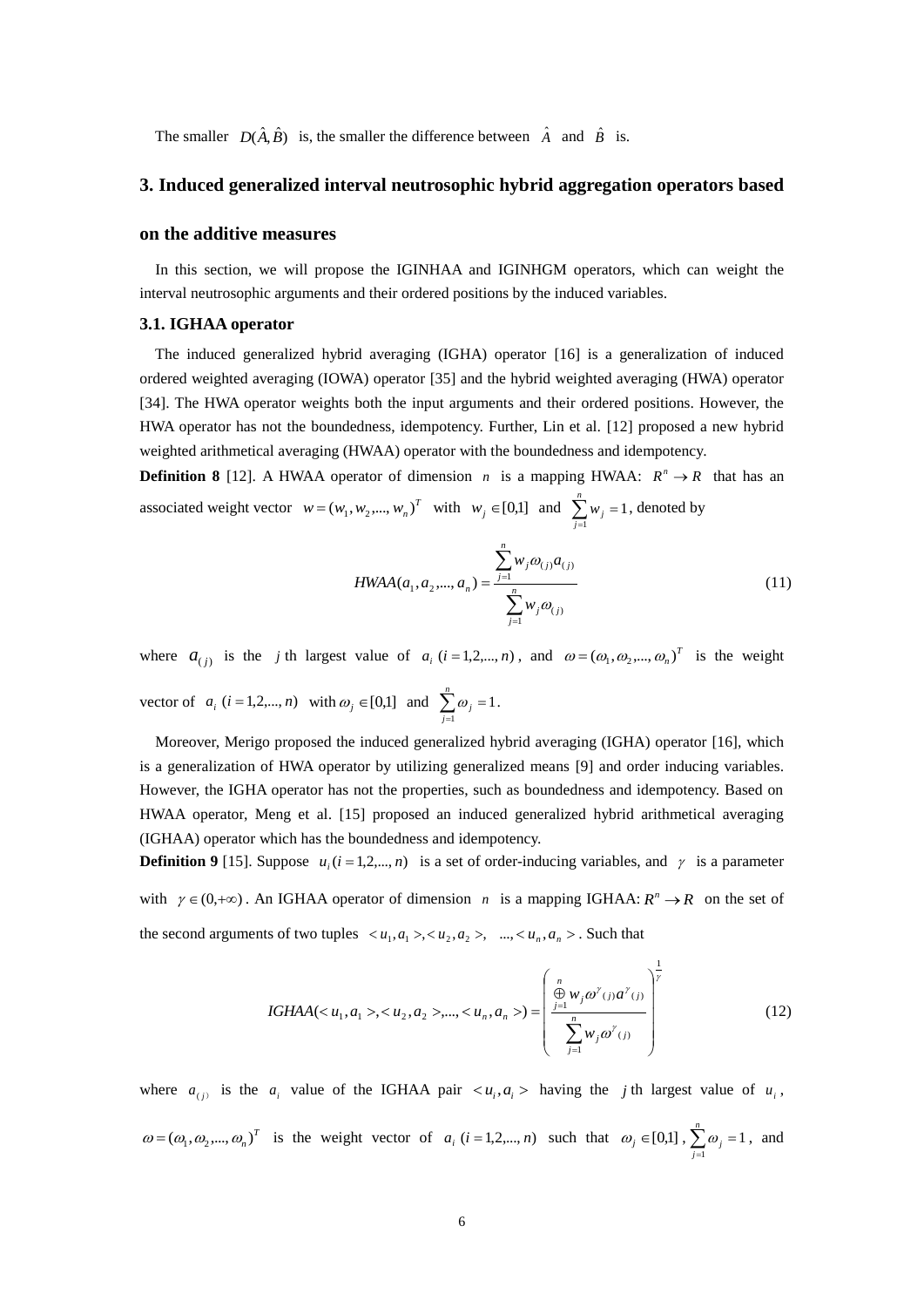$w = (w_1, ..., w_n)^T$  is a weight vector on the ordered set  $N = \{1, 2, ..., n\}$  such that  $w_j \in [0,1], \sum w_j = 1$  $\sum_{j=1} w_j =$ *n*  $\sum_{j=1}^{\infty} w_j = 1$ .

### **3.2. IGINHAA operator**

The IGHAA operator fails to aggregate interval neutrosophic information, in this section; we will extend it to INNs, and propose the IGINHAA operator.

**Definition 10.** Suppose  $\Omega$  is the set of all INNs,  $\hat{a}_i = \langle T(\hat{a}_i), I(\hat{a}_i), F(\hat{a}_i) \rangle$   $(i = 1, 2, ..., n)$  is a

collection of INNs,  $u_i$  ( $i = 1, 2, ..., n$ ) is a set of order-inducing variables, and  $\gamma$  is a parameter with  $\gamma \in (0, +\infty)$ . An IGINHAA operator of dimension *n* is a mapping IGINHAA:  $\Omega^n \to \Omega$  on the set of second components of 2-tuple arguments  $\langle u_1, \hat{a}_1 \rangle, \langle u_2, \hat{a}_2 \rangle, \dots, \langle u_n, \hat{a}_n \rangle$ . Such that,

IGINHAA(
$$
u_1, \hat{a}_1
$$
 >,  $u_2, \hat{a}_2$  >,...,  $u_n, \hat{a}_n$ >) = 
$$
\left( \frac{\bigoplus_{j=1}^n w_j \omega^{\gamma}(j) \hat{a}^{\gamma}(j)}{\sum_{j=1}^n w_j \omega^{\gamma}(j)} \right)^{\frac{1}{\gamma}}
$$
(13)

where  $\hat{a}_{(i)}$  is the  $\hat{a}_i$  value of the IGINHAA pair  $\langle u_i, \hat{a}_i \rangle$  having the *j*th largest value of  $u_i$ ,  $\omega = (\omega_1, \omega_2, ..., \omega_n)^T$  is the weight vector of  $\hat{a}_i$  (*i* = 1,2,..., *n*) such that  $\omega_j \in [0,1]$  and  $\sum \omega_j = 1$  $\sum_{j=1} \omega_j =$ *n*  $\sum_{j=1}$   $\omega_j$  = 1, and  $w = (w_1, ..., w_n)^T$  is a weight vector on the ordered set  $N = \{1, ..., n\}$  such that  $w_j \in [0,1], \sum w_j = 1$  $\sum_{j=1} w_j =$ *n*  $\sum_{j=1}$  *w*<sub>*j*</sub> = 1.

However, if there is a tie between  $\langle u_i, \hat{a}_i \rangle$  and  $\langle u_j, \hat{a}_j \rangle$  regarding order-inducing variables such that  $u_i = u_j$ , in this case, we replace second components of 2-tuple arguments  $\langle u_i, \hat{a}_i \rangle$  and  $\langle u_j, \hat{a}_j \rangle$  by their generalized mean  $((\hat{a}_i^{\gamma} \oplus \hat{a}_j^{\gamma})/2)^{\frac{1}{\gamma}}$ . If k order-inducing variables are equal, we replace these by *k* replicas of their generalized mean.

**Theorem 1**. With the operations of INNs, IGINHAA operator (13) can be transformed into the following form.

IGINHAA(
$$
u_1, \hat{a}_1
$$
 >,  $u_2, \hat{a}_2$  >,...,  $u_n, \hat{a}_n$  >)  
\n=
$$
\sqrt{\left[ \left( 1 - \prod_{j=1}^n (1 - (T^L(\hat{a}_{(j)}))^{\gamma})^{\frac{1}{\beta_1} \cdot \gamma \sigma^{\gamma}(j)} \right)^{\frac{1}{\gamma}} \right] \left( 1 - \prod_{j=1}^n (1 - (T^U(\hat{a}_{(j)}))^{\gamma})^{\frac{1}{\beta_1} \cdot \gamma \sigma^{\gamma}(j)} \right)^{\frac{1}{\gamma}} \right] \left( 1 - \prod_{j=1}^n (1 - (T^U(\hat{a}_{(j)}))^{\gamma})^{\frac{1}{\beta_1} \cdot \gamma \sigma^{\gamma}(j)} \right)^{\frac{1}{\gamma}}
$$
\n
$$
\left[ 1 - \left( 1 - \prod_{j=1}^n (1 - (1 - I^L(\hat{a}_{(j)}))^{\gamma})^{\frac{w_j \sigma^{\gamma}(j)}{\frac{1}{\beta_1} \cdot \gamma \sigma^{\gamma}(j)}} \right)^{\frac{1}{\gamma}} \right] \left( 1 - \left( 1 - \prod_{j=1}^n (1 - (1 - I^U(\hat{a}_{(j)}))^{\gamma})^{\frac{w_j \sigma^{\gamma}(j)}{\frac{1}{\beta_1} \cdot \gamma \sigma^{\gamma}(j)}} \right)^{\frac{1}{\gamma}} \right], 1 - \left( 1 - \prod_{j=1}^n (1 - (1 - I^U(\hat{a}_{(j)}))^{\gamma})^{\frac{w_j \sigma^{\gamma}(j)}{\frac{1}{\beta_1} \cdot \gamma \sigma^{\gamma}(j)}} \right)^{\frac{1}{\gamma}} \left( 1 - \left( 1 - \prod_{j=1}^n (1 - (1 - F^U(\hat{a}_{(j)}))^{\gamma})^{\frac{w_j \sigma^{\gamma}(j)}{\frac{1}{\beta_1} \cdot \gamma \sigma^{\gamma}(j)}} \right)^{\frac{1}{\gamma}} \right)
$$
\n
$$
\left[ 1 - \left( 1 - \prod_{j=1}^n (1 - (1 - F^L(\hat{a}_{(j)}))^{\gamma})^{\frac{w_j \sigma^{\gamma}(j)}{\frac{1}{\beta_1} \cdot \gamma \sigma^{\gamma}(j)}} \right)^{\frac{1}{\gamma}} \left( 1 - \prod_{j=1}^n (1
$$

Whose aggregated valued is also an INN.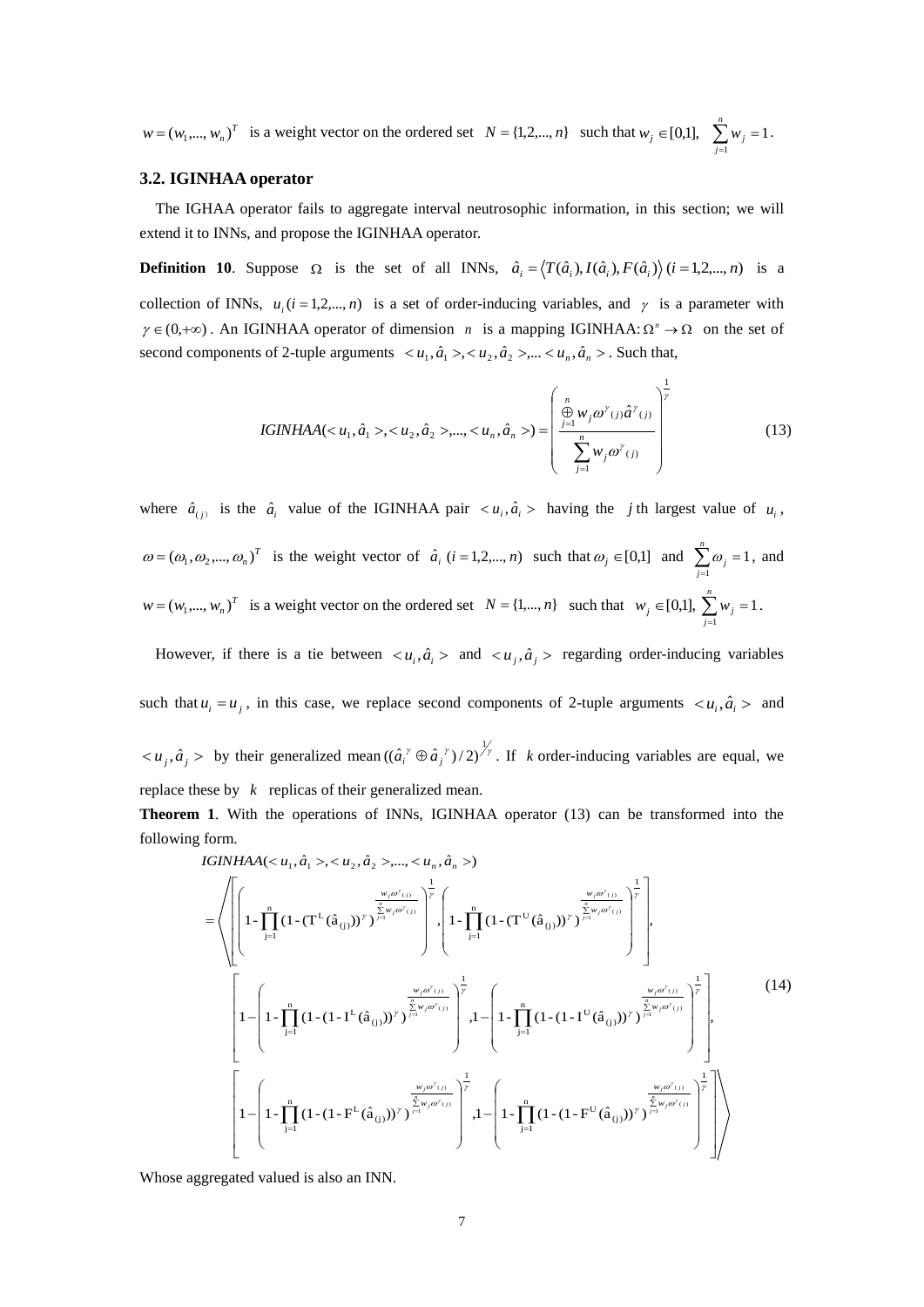# **Proof.**

Firstly, we prove Eq. (14) holds.

 11 22 ,( ˆ ,, ˆ ,..., , ˆ ) *IGINHAA aa a* 1 1 ) ( ( ˆ ) ( ˆ ) ( ˆ ) ( ˆ ) ( ˆ ) ( ˆ ) ) ( 1 )1 (1 ,)1 (1 ,)1 (1 ,)1 (1,)( ,)( )( )( )( )( )( )( *n j jj a U a L a U a L a U a L jj n j nn w F F TT I I w j j j j j j*

$$
\begin{pmatrix}\n\frac{w_j\omega'_{(j)}}{\frac{p}{2}w_j\omega'_{(j)}} \\
\frac{1}{2}\left(1-(1-(T^L_{(\hat{a}_{(j)})})^{\gamma})^{\sum_{j=1}^{\frac{w_j\omega'_{(j)}}{\frac{p}{2}w_j\omega'_{(j)}}}},1-(1-(T^U_{(\hat{a}_{(j)})})^{\gamma})^{\sum_{j=1}^{\frac{w_j\omega'_{(j)}}{\frac{p}{2}w_j\omega'_{(j)}}}}\right)\n\end{pmatrix} \\
=\n\begin{pmatrix}\n\frac{1}{2} \\
\frac{1}{2} \\
\frac{1}{2} \\
\frac{1}{2} \\
\frac{1}{2}\n\end{pmatrix}\n\begin{pmatrix}\n\frac{1}{2} \\
\frac{1}{2} \\
\frac{1}{2} \\
\frac{1}{2} \\
\frac{1}{2} \\
\frac{1}{2} \\
\frac{1}{2} \\
\frac{1}{2} \\
\frac{1}{2} \\
\frac{1}{2} \\
\frac{1}{2} \\
\frac{1}{2} \\
\frac{1}{2} \\
\frac{1}{2} \\
\frac{1}{2} \\
\frac{1}{2} \\
\frac{1}{2} \\
\frac{1}{2} \\
\frac{1}{2} \\
\frac{1}{2} \\
\frac{1}{2} \\
\frac{1}{2} \\
\frac{1}{2} \\
\frac{1}{2} \\
\frac{1}{2} \\
\frac{1}{2} \\
\frac{1}{2} \\
\frac{1}{2} \\
\frac{1}{2} \\
\frac{1}{2} \\
\frac{1}{2} \\
\frac{1}{2} \\
\frac{1}{2} \\
\frac{1}{2} \\
\frac{1}{2} \\
\frac{1}{2} \\
\frac{1}{2} \\
\frac{1}{2} \\
\frac{1}{2} \\
\frac{1}{2} \\
\frac{1}{2} \\
\frac{1}{2} \\
\frac{1}{2} \\
\frac{1}{2} \\
\frac{1}{2} \\
\frac{1}{2} \\
\frac{1}{2} \\
\frac{1}{2} \\
\frac{1}{2} \\
\frac{1}{2} \\
\frac{1}{2} \\
\frac{1}{2} \\
\frac{1}{2} \\
\frac{1}{2} \\
\frac{1}{2} \\
\frac{1}{2} \\
\frac{1}{2} \\
\frac{1}{2} \\
\frac{1}{2} \\
\frac{1}{2} \\
\frac{1}{2} \\
\frac{1}{2} \\
\frac{1}{2} \\
\frac{1}{2} \\
\frac{1}{2} \\
\frac{
$$

*IGINHAA*( $\langle u_1, \hat{a}_1 \rangle, \langle u_2, \hat{a}_2 \rangle, ..., \langle u_n, \hat{a}_n \rangle$ )

$$
= \left\langle \left[\left(1-\prod_{j=1}^{n}\left(1-(T^{L}(\hat{a}_{(j)}))^{y}\right)^{\sum\limits_{j=1}^{\frac{w}{2}w_{j}\omega^{y}(j)}}\right)^{\frac{1}{y}} ,\left(1-\prod_{j=1}^{n}\left(1-(T^{U}(\hat{a}_{(j)}))^{y}\right)^{\sum\limits_{j=1}^{\frac{w}{2}w_{j}\omega^{y}(j)}}\right)^{\frac{1}{y}} \right\rangle ,\right\}
$$
\n
$$
1-\left[1-\prod_{j=1}^{n}\left(1-(1-I^{L}(\hat{a}_{(j)}))^{y}\right)^{\sum\limits_{j=1}^{\frac{w}{2}w_{j}\omega^{y}(j)}}\right)^{\frac{1}{y}} ,1-\left[1-\prod_{j=1}^{n}\left(1-(1-I^{U}(\hat{a}_{(j)}))^{y}\right)^{\sum\limits_{j=1}^{\frac{w}{2}w_{j}\omega^{y}(j)}}\right)^{\frac{1}{y}} \right\rangle ,\right]
$$
\n
$$
\left[1-\left(1-\prod_{j=1}^{n}\left(1-(1-F^{L}(\hat{a}_{(j)}))^{y}\right)^{\sum\limits_{j=1}^{\frac{w}{2}w_{j}\omega^{y}(j)}}\right)^{\frac{1}{y}} ,1-\left(1-\prod_{j=1}^{n}\left(1-(1-F^{U}(\hat{a}_{(j)}))^{y}\right)^{\sum\limits_{j=1}^{\frac{w}{2}w_{j}\omega^{y}(j)}}\right)^{\frac{1}{y}} \right] \right\rangle ,\left[\left(1-\left(1-F^{U}(\hat{a}_{(j)}))^{y}\right)^{\sum\limits_{j=1}^{\frac{w}{2}w_{j}\omega^{y}(j)}}\right)^{\frac{1}{y}}\right]
$$

Next, we prove Eq. (14) is an INN. It is easy to prove the following inequalities.

x, we prove Eq. (14) is an INN. It is easy to prove the following inequalities.  
\n
$$
\left[\begin{array}{ccc} & & & \frac{w_j\omega^r}{r} \\ -\prod_{i=1}^n & 1 - T^t\hat{q}_{\hat{a}}(\hat{y})^{-r} \end{array} \begin{array}{c} \sum_{j=1}^{\frac{1}{r}} \left( \begin{array}{cc} & & & \frac{w_j\omega^r}{r} \\ -\prod_{i=1}^n & 1 - T^t\hat{q}_{\hat{a}}(\hat{y})^{-r} \end{array} \begin{array}{c} \sum_{j=1}^{\frac{1}{r}} \left( \begin{array}{cc} & & & \frac{w_j\omega^r}{r} \\ -\prod_{i=1}^n & 1 - T^t\hat{q}_{\hat{a}}(\hat{y})^{-r} \end{array} \begin{array}{c} \sum_{j=1}^{\frac{1}{r}} \left( \begin{array}{cc} & & & \frac{w_j\omega^r}{r} \\ -\prod_{i=1}^n & 1 - T^t\hat{q}_{\hat{a}}(\hat{y})^{-r} \end{array} \begin{array}{c} \sum_{j=1}^{\frac{1}{r}} \left( \begin{array}{cc} & & & \frac{w_j\omega^r}{r} \\ -\prod_{i=1}^n & 1 - T^t\hat{q}_{\hat{a}}(\hat{q}_{\hat{y}})^{-r} \end{array} \right)^{\frac{1}{r}} \end{array} \right] \begin{array}{c} \sum_{j=1}^{\frac{1}{r}} \left( \begin{array}{cc} & & \frac{w_j\omega^r}{r} \\ -\prod_{i=1}^n & 1 - T^t\hat{q}_{\hat{a}}(\hat{q}_{\hat{y}})^{-r} \end{array} \begin{array}{c} \sum_{j=1}^n \left( \begin{array}{cc} \sum_{j=1}^n \left( \begin{array}{c} \frac{1}{r} \\ -\frac{1}{r} \end{array} \right)^{\frac{1}{r}} \end{array} \right)^{\frac{1}{r}} \end{array} \end{array} \right] \end{array} \right] \begin{array}{c} \sum_{j=1}^{\frac{1}{r}} \left( \begin{array}{cc} \sum_{j=1}^n \left( \begin{array}{c} \sum_{j=1}^n \left( \begin{array}{c} \frac{1}{r} \\ -\frac{1}{r} \
$$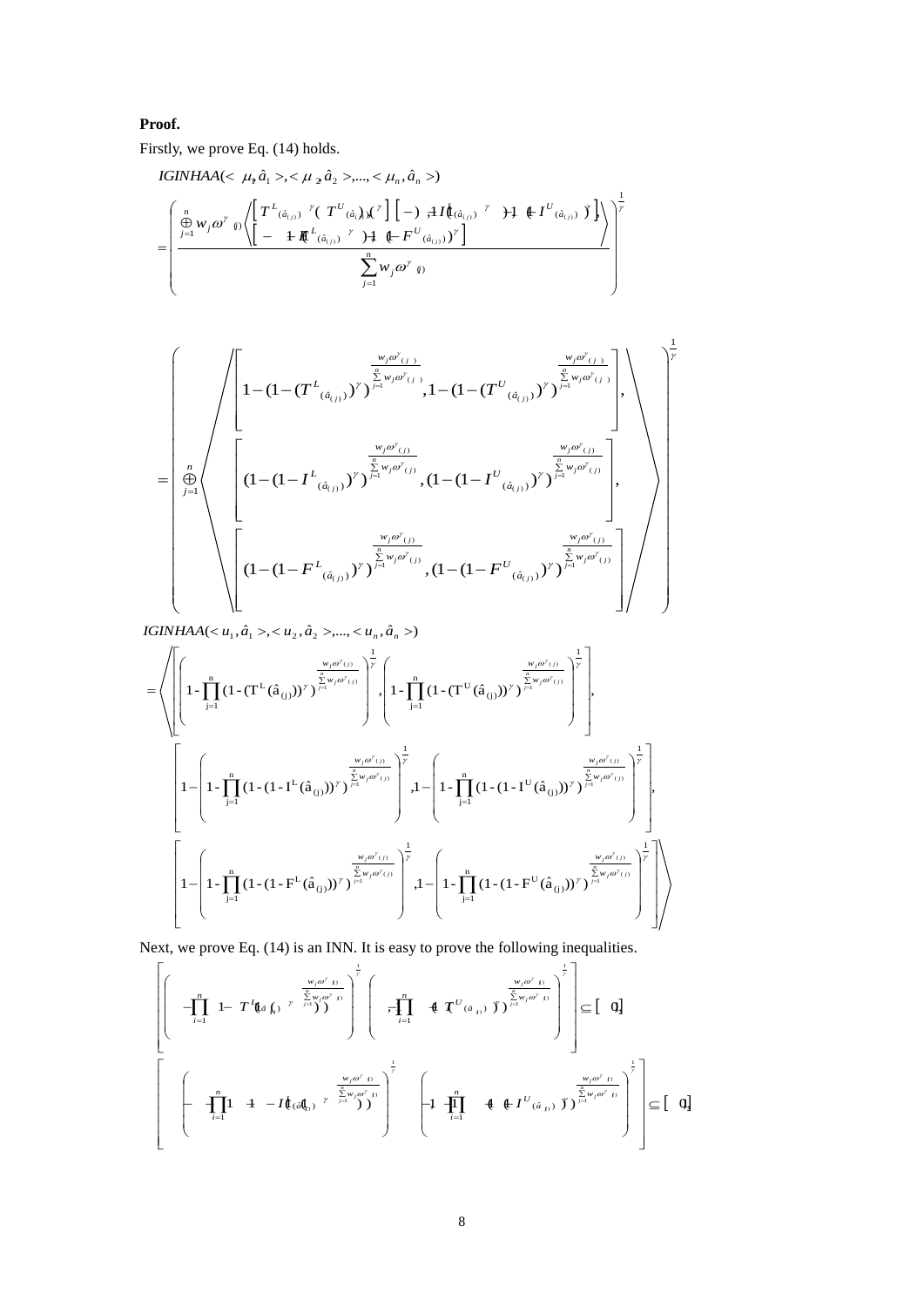$$
\left[\begin{array}{ccc} \left(-\prod_{i=1}^{n} 1 & 4 - R^{L}(\mathbf{A}_{i}) & \sum_{j=1}^{w_{j}\omega^{2}} \sum_{j=1}^{w_{j}\omega^{2}} \mathbf{1} \right)^{1} \\ \left(-\prod_{i=1}^{n} 1 & 4 - R^{L}(\mathbf{A}_{i}) & \sum_{j=1}^{w_{j}\omega^{2}} \mathbf{1} \end{array}\right)^{1} \left[\begin{array}{ccc} 1 & 4 & 4 \end{array}\right] \left[\begin{array}{ccc} \left(-\prod_{i=1}^{n} 1 & 4 & 4 \end{array}\right] \left(\begin{array}{c} \frac{w_{j}\omega^{2}}{2} & \sum_{j=1}^{w_{j}\omega^{2}} \mathbf{1} \end{array}\right)^{1} \right] \subseteq \left[\begin{array}{c} 0 \end{array}\right]
$$

Thus, it is an INN.

**Remark 1.** If  $\gamma = 1$ , then the IGINHAA operator reduces to the induced interval neutrosophic hybrid arithmetic averaging (IINHAA) operator.

$$
IINHAA(\langle u_1, \hat{a}_1 \rangle, \langle u_2, \hat{a}_2 \rangle, \dots, \langle u_n, \hat{a}_n \rangle) = \frac{\sum_{j=1}^n w_j \omega_{(j)} \hat{a}_{(j)}}{\sum_{j=1}^n w_j \omega_{(j)}}
$$
(15)

Furthermore, If  $w_j = \frac{1}{n}$  ( $j = 1, 2, ..., n$ ), then we get the interval neutrosophic number weighted averaging aggregation (INNWAA) operator [46].

**Remark 2.** If  $\gamma = 2$ , then the IGINHAA operator reduces to the induced interval neutrosophic hybrid quadratic averaging (IINHQA) operator.

$$
IINHQA(u1, \hat{a}1>, u2, \hat{a}2>, ..., un, \hat{a}n>) = \left(\frac{\bigoplus_{j=1}^{n} w_j \omega^2_{(j)} \hat{a}^2_{(j)}}{\sum_{j=1}^{n} w_j \omega^2_{(j)}}
$$
\n
$$
\tag{16}
$$

 From these remarks, we can know that IGINHAA operator is the generalized form of IINHAA, INNWAA and IINHQA operators.

 Based on the operational laws of INNs, we shall prove that the IGINHAA operator has the following properties.

**Theorem 2** (Idempotency). Suppose  $\hat{a}_i = a = \langle T(a), I(a), F(a) \rangle$   $(i = 1, 2, ..., n)$ , then we have *IGINHAA*( $\langle u_1, \hat{a}_1 \rangle, \langle u_2, \hat{a}_2 \rangle, \dots, \langle u_n, \hat{a}_n \rangle = \hat{a}$ .

**Theorem 3** (Commutativity). Suppose  $(\hat{a}'_1, \hat{a}'_2, ..., \hat{a}'_n)$  is any permutation of  $(\hat{a}_1, \hat{a}_2, ..., \hat{a}_n)$ , then we get  $IGINHNAA( $u_1, \hat{a}_1>, u_2, \hat{a}_2>,...,u_n, \hat{a}_n>) = IGINHNAA( $u'_1, \hat{a}'_1>, ..., u'_2, \hat{a}'_2>,...,u'_n, \hat{a}'_n>)$ .$$ 

**Theorem 4** (Monotonicity). Suppose  $A = (\hat{a}_1, \hat{a}_2, ..., \hat{a}_n)$  and  $\tilde{B} = (\hat{b}_1, \hat{b}_2, ..., \hat{b}_n)$  are two collections of

INNs, 
$$
\hat{a}_i = \langle T(\hat{a}_i), I(\hat{a}_i), F(\hat{a}_i) \rangle
$$
  $(i = 1, 2, ..., n)$ ,  $\hat{b}_i = \langle T(\hat{b}_i), I(\hat{b}_i), F(\hat{b}_i) \rangle$   $(i = 1, 2, ..., n)$ , and (.) is a

permutation on  $\tilde{A}$  and  $\tilde{B}$  respectively, such that  $T^L(\hat{a}_{(i)}) \leq T^L(\hat{b}_{(i)})$ ,  $T^U(\hat{a}_{(i)}) \leq T^U(\hat{b}_{(i)})$ ,

$$
I^{L}(\hat{a}_{(i)}) \geq I^{L}(\hat{b}_{(i)}), I^{U}(\hat{a}_{(i)}) \geq I^{U}(\hat{b}_{(i)}), F^{L}(\hat{a}_{(i)}) \geq F^{L}(\hat{b}_{(i)}), F^{U}(\hat{a}_{(i)}) \geq F^{U}(\hat{b}_{(i)}), \text{ then we have}
$$
  

$$
IGINHAA \, \hat{\ast} \hat{u}_{1} a \, , \, >\, \hat{\ast} \hat{\mu}_{2} \, \hat{\ast} \, \dots \, \hat{\ast} \hat{\ast} \, \hat{a}_{n} \, \Rightarrow \, \leq I \, GI \, NHAA \, \hat{\ast} \, \hat{u}_{1} b \, , \, >\, \hat{\ast} \, \hat{\mu}_{2} \, \hat{\ast} \, \dots \, \hat{\ast} \, \hat{\ast} \, \hat{b}_{n} \, >\, \hat{\ast} \, \hat{\ast} \, \hat{\ast} \, \hat{\ast} \, \hat{\ast} \, \hat{\ast} \, \hat{\ast} \, \hat{\ast} \, \hat{\ast} \, \hat{\ast} \, \hat{\ast} \, \hat{\ast} \, \hat{\ast} \, \hat{\ast} \, \hat{\ast} \, \hat{\ast} \, \hat{\ast} \, \hat{\ast} \, \hat{\ast} \, \hat{\ast} \, \hat{\ast} \, \hat{\ast} \, \hat{\ast} \, \hat{\ast} \, \hat{\ast} \, \hat{\ast} \, \hat{\ast} \, \hat{\ast} \, \hat{\ast} \, \hat{\ast} \, \hat{\ast} \, \hat{\ast} \, \hat{\ast} \, \hat{\ast} \, \hat{\ast} \, \hat{\ast} \, \hat{\ast} \, \hat{\ast} \, \hat{\ast} \, \hat{\ast} \, \hat{\ast} \, \hat{\ast} \, \hat{\ast} \, \hat{\ast} \, \hat{\ast} \, \hat{\ast} \, \hat{\ast} \, \hat{\ast} \, \hat{\ast} \, \hat{\ast} \, \hat{\ast} \, \hat{\ast} \, \hat{\ast} \, \hat{\ast} \, \hat{\ast} \, \hat{\ast} \, \hat{\ast} \, \hat{\ast} \, \hat{\ast} \, \hat{\ast} \, \hat{\ast} \, \hat{\ast} \, \hat{\ast} \, \hat{\ast} \, \hat{\ast} \, \hat{\ast} \, \hat
$$

$$
IGINHAA \nleq \hat{u}_1 a \nightharpoondown \nightharpoondown \hat{u}_2 \nightharpoondown \nightharpoondown \hat{u}_1 a_n \nightharpoondown \nightharpoondown \nightharpoondown \hat{u}_2 a_n \nightharpoondown \nightharpoondown \hat{u}_1 a_n \nightharpoondown \nightharpoondown \hat{u}_2 a_n \nightharpoondown \hat{u}_2 a_n \nightharpoondown \hat{u}_2 a_n \nightharpoondown \hat{u}_2 a_n \nightharpoondown \hat{u}_2 a_n \nightharpoondown \hat{u}_2 a_n \nightharpoondown \hat{u}_2 a_n \nightharpoondown \hat{u}_2 a_n \nightharpoondown \hat{u}_2 a_n \nightharpoondown \hat{u}_2 a_n \nightharpoondown \hat{u}_2 a_n \nightharpoondown \hat{u}_2 a_n \nightharpoondown \hat{u}_2 a_n \nightharpoondown \hat{u}_2 a_n \nightharpoondown \hat{u}_2 a_n \nightharpoondown \hat{u}_2 a_n \nightharpoondown \hat{u}_2 a_n \nightharpoondown \hat{u}_2 a_n \nightharpoondown \hat{u}_2 a_n \nightharpoondown \hat{u}_2 a_n \nightharpoondown \hat{u}_2 a_n \nightharpoondown \hat{u}_2 a_n \nightharpoondown \hat{u}_2 a_n \nightharpoondown \hat{u}_2 a_n \nightharpoondown \hat{u}_2 a_n \nightharpoondown \hat{u}_2 a_n \nightharpoondown \hat{u}_2 a_n \nightharpoondown \hat{u}_2 a_n \nightharpoondown \hat{u}_2 a_n \nightharpoondown \hat{u}_2 a_n \nightharpoondown \hat{u}_2 a_n \nightharpoondown \hat{u}_2 a_n \nightharpoondown \hat{u}_2 a_n \nightharpoondown \hat{u}_2 a_n \nightharpoondown \hat{u}_2 a_n \nightharpoondown \hat{u}_2 a_n \nightharpoondown \hat{u}_2 a_n \nightharpoondown \hat{u}_2 a_n \nightharpoondown \hat{u}_2 a_n \nightharpoondown \hat{u}_2 a_n \nightharpoondown \hat{u}_2 a_n \nightharpoondown \hat{u}_2 a_n \nightharpoondown \hat{u}_2 a
$$

**Theorem 5** (Boundedness). Suppose  $\hat{a}_i = \langle T(\hat{a}_i), I(\hat{a}_i), F(\hat{a}_i) \rangle$   $(i = 1, 2, ..., n)$  is a collection of INNs, and, **5** (Boundedness). Suppose  $\hat{a}_i = \langle T(\hat{a}_i), I(\hat{a}_i), F(\hat{a}_i) \rangle$   $(i = 1, 2, ..., n)$  is a collection<br> $\left[\max(T^L(\hat{a}_i)), \max(T^U(\hat{a}_i))\right] \left[\min(T^L(\hat{a}_i)), \min(T^U(\hat{a}_i))\right] \left[\min(F^L(\hat{a}_i)), \min(F^U(\hat{a}_i))\right]$ 

\n Theorem 5 (Boundedness). Suppose\n 
$$
\hat{a}_i = \langle T(\hat{a}_i), I(\hat{a}_i), F(\hat{a}_i) \rangle \, (i = 1, 2, \ldots, n)
$$
\n is a collection\n  $\hat{a}^- = \langle \left[ \max(T^L(\hat{a}_i)), \max(T^U(\hat{a}_i)) \right] \left[ \min(I^L(\hat{a}_i)), \min(I^U(\hat{a}_i)) \right] \left[ \min(F^L(\hat{a}_i)), \min(F^U(\hat{a}_i)) \right] \rangle$ \n $\hat{a}^+ = \langle \left[ \min(T^L(\hat{a}_i)), \min(T^U(\hat{a}_i)) \right] \left[ \max(I^L(\hat{a}_i)), \max(I^U(\hat{a}_i)) \right] \left[ \max(F^L(\hat{a}_i)), \max(F^U(\hat{a}_i)) \right] \rangle$ \n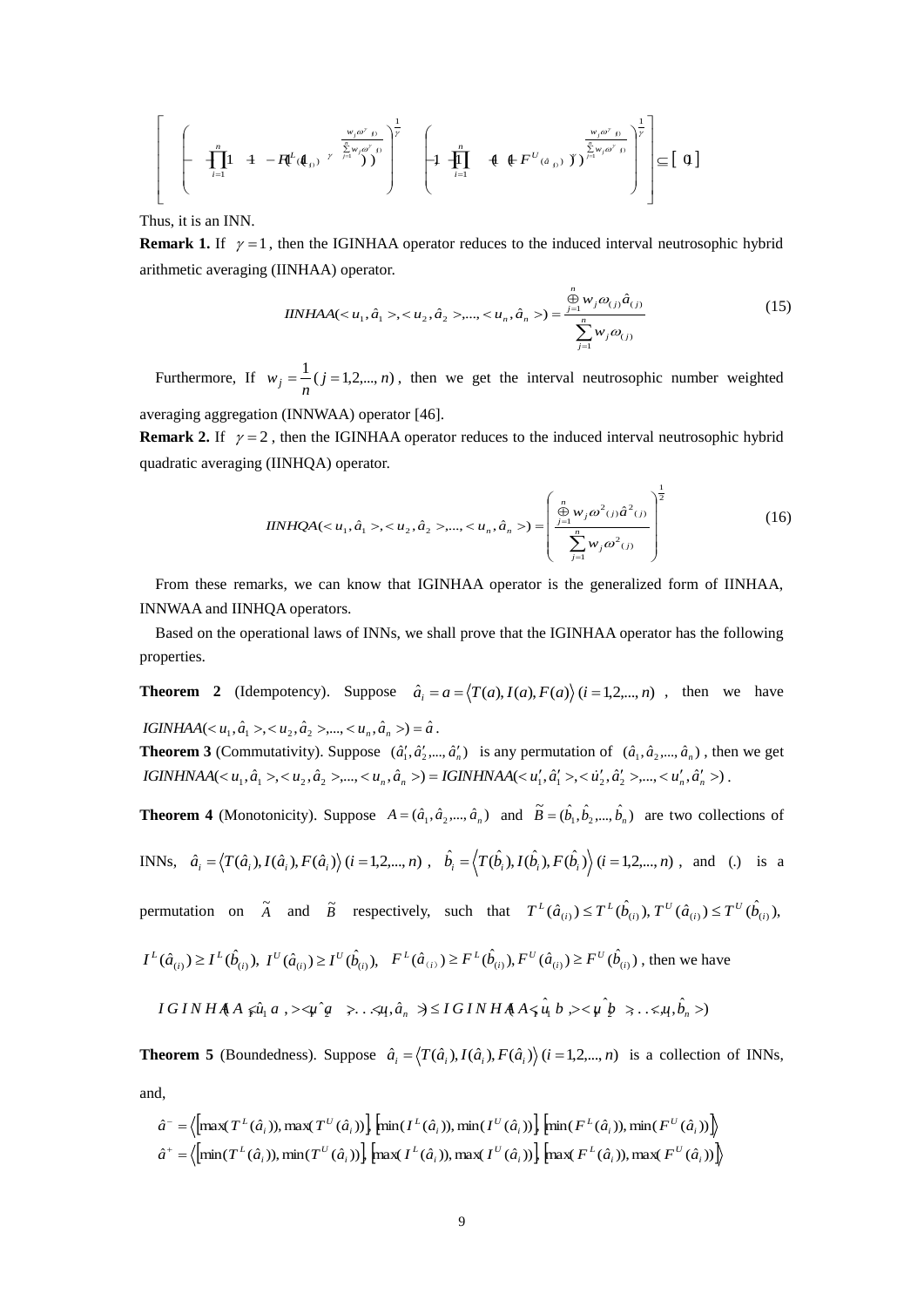then,

$$
\hat{a}^- \le I\,GI\,NH\,A \,A \, \hat{\mu}_1 a, \,\tilde{\lambda}_2 a \,\tilde{\lambda}_1 \,.\, \tilde{\lambda}_3 a \, \tilde{\lambda}_2 a \,.\, \tilde{\lambda}_3 a \,.\, \tilde{\lambda}_4 a \,.
$$

Limited to the space, the proofs of the properties of IGINHAA operator are omitted in here.

### **3.3. IGINHGM operator**

In terms of the IGINHAA operator and geometric mean, we define an IGINHGM operator.

**Definition 11.** Suppose  $\Omega$  is the set of all INNs,  $\hat{a}_i = \langle T(\hat{a}_i), I(\hat{a}_i), F(\hat{a}_i) \rangle$   $(i = 1, 2, ..., n)$  is a collection of INNs,  $u_i$  ( $i = 1, 2, ..., n$ ) is a set of order-inducing variables, and  $\gamma$  is a parameter with  $\gamma \in (0, +\infty)$ . An IGINHGM operator of dimension *n* is a mapping IGINHGM:  $\Omega^n \to \Omega$  on the set of second components of 2-tuple arguments  $\langle u_1, \hat{a}_1 \rangle, \langle u_2, \hat{a}_2 \rangle, \dots, \langle u_n, \hat{a}_n \rangle$ . Such that,

IGINHGM (
$$
\langle u_1, \hat{a}_1 \rangle, \langle u_2, \hat{a}_2 \rangle, ..., \langle u_n, \hat{a}_n \rangle) = \frac{1}{\gamma} \begin{pmatrix} \frac{w_j \omega_{(j)}}{\sum\limits_{i=1}^n w_j \omega_{(j)}} \\ \otimes (\hat{w}_{(j)})^{\sum\limits_{j=1}^n w_j \omega_{(j)}} \end{pmatrix}
$$
 (17)

where  $\hat{a}_{(i)}$  is the  $\hat{a}_i$  value of the IGINHGM pair  $\langle u_i, \hat{a}_i \rangle$  having the *j* th largest value of  $\mu_i$ ,  $\omega = (\omega_1, \omega_2, ..., \omega_n)^T$  is the weight vector of  $\hat{a}_i$  (*i* = 1,2,..., *n*) such that  $\omega_j \in [0,1]$  and  $\sum \omega_j = 1$  $\sum_{j=1} \omega_j =$ *n*  $\sum_{j=1}$   $\omega_j$  = 1, and  $w = (w_1, w_2, ..., w_n)^T$  is a weight vector on the ordered set  $N = \{1, 2, ..., n\}$  such that  $w_j \in [0,1]$  and 1  $\sum_{j=1} w_j =$ *n*  $\sum_{j=1}^{\infty} w_j = 1$ .

However, if there is a tie between  $\langle u_i, \hat{a}_i \rangle$  and  $\langle u_j, \hat{a}_j \rangle$  regarding order-inducing variables such that  $u_i = u_j$ , in this case, we replace second components of 2-tuple arguments  $\langle u_i, \hat{a}_i \rangle$  and  $\langle u_j, \hat{a}_j \rangle$  by their generalized geometric mean  $\frac{1}{2}((\hat{m_i})^{\frac{1}{2}} \otimes (\hat{m_i})^{\frac{1}{2}})$ 2 1  $\frac{1}{\gamma}$ ((y $\hat{a}_i$ )<sup>2</sup>  $\otimes$  (y $\hat{a}_i$  $\mathcal{D}(\hat{\mathfrak{n}}_i)^2$ . If k items are tied, we replace these by *k* replicas of their generalized geometric mean.

**Theorem 6**. With the operations of INNs, IGINHGM operator (17) can be transformed into the following form.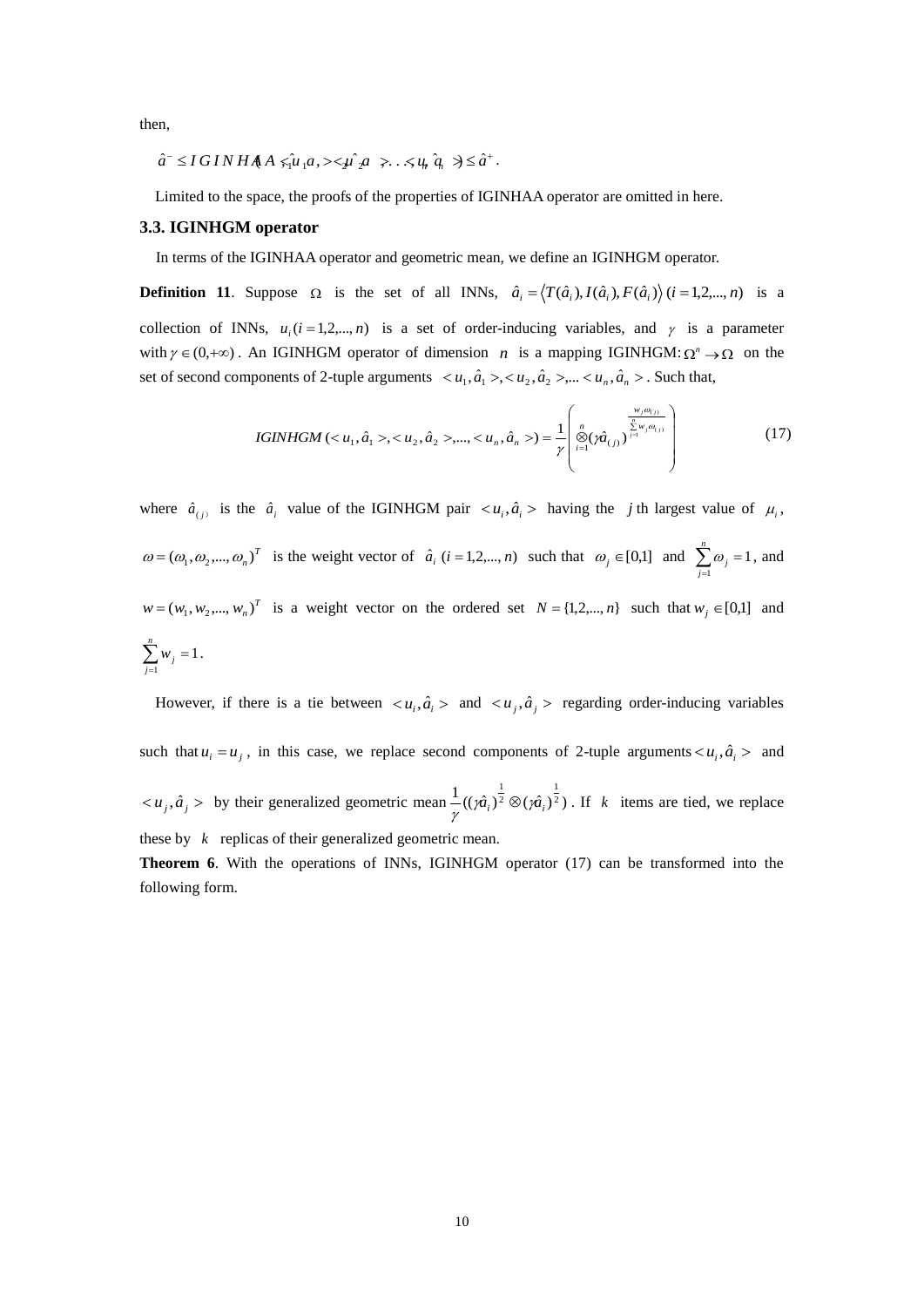IGINHGM (
$$
\langle u_1, \hat{a}_1 \rangle, \langle u_2, \hat{a}_2 \rangle, ..., \langle u_n, \hat{a}_n \rangle)
$$
  
\n=
$$
\left\langle \left[ 1 - \left[ 1 - \prod_{j=1}^n (1 - (1 - T^L(\hat{a}_{(j)}))^{\gamma})^{\frac{1}{\sum_{j=1}^n \varphi_{(j)}}} \right]_j^{\frac{1}{\sum_{j=1}^n \varphi_{(j)}}} 1 - \left[ 1 - \prod_{j=1}^n (1 - (1 - T^U(\hat{a}_{(j)}))^{\gamma})^{\frac{1}{\sum_{j=1}^n \varphi_{(j)}}} \right]_j^{\frac{1}{\sum_{j=1}^n \varphi_{(j)}}} 1 - \left[ 1 - \prod_{j=1}^n (1 - (1 - T^U(\hat{a}_{(j)}))^{\gamma})^{\frac{1}{\sum_{j=1}^n \varphi_{(j)}}} 1 \right]_j^{\frac{1}{\sum_{j=1}^n \varphi_{(j)}}} \right]_j^{\frac{1}{\sum_{j=1}^n \varphi_{(j)}} - 1} \left[ 1 - \prod_{j=1}^n (1 - (1 - T^L(\hat{a}_{(j)}))^{\gamma})^{\frac{1}{\sum_{j=1}^n \varphi_{(j)}}} 1 \right]_j^{\frac{1}{\sum_{j=1}^n \varphi_{(j)}} - 1} \left[ 1 - \prod_{j=1}^n (1 - (T^L(\hat{a}_{(j)}))^{\gamma})^{\frac{1}{\sum_{j=1}^n \varphi_{(j)}}} 1 - \prod_{j=1}^n (1 - (F^U(\hat{a}_{(j)}))^{\gamma})^{\frac{1}{\sum_{j=1}^n \varphi_{(j)}}} 1 \right]_j^{\frac{1}{\sum_{j=1}^n \varphi_{(j)}} - 1} \left[ 1 - \prod_{j=1}^n (1 - (F^L(\hat{a}_{(j)}))^{\gamma})^{\frac{1}{\sum_{j=1}^n \varphi_{(j)}}} 1 \right]
$$
\n(18)

Whose aggregated valued is also an INN.

Similar to the proof of the Theorem 1, it is easy to get the result.

**Remark 3.** If  $\gamma = 1$ , then the IGINHGM operator reduces to the induced interval neutrosophic hybrid geometric mean (IINHGM) operator.

$$
IINHGM < u_1, \hat{a}_1 > < u_2, \hat{a}_2 > , \dots, < u_n, \hat{a}_n > = \bigotimes_{i=1}^n (\hat{a}_{(j)})^{\sum_{j=1}^n w_j \omega_{(j)}}
$$
\n
$$
(19)
$$

Furthermore, if  $w_j = \frac{1}{n}$  ( $j = 1, 2, ..., n$ ), then we get the interval neutrosophic number weighted geometric aggregation (INNWGA) operator [46].

**Remark 4.** If  $\gamma = 2$ , then the IGINHGM operator reduces to the induced interval neutrosophic hybrid quadratic geometric (IINHQG) operator.

$$
IINHQG \left( \langle u_1, \hat{a}_1 \rangle, \langle u_2, \hat{a}_2 \rangle, \dots, \langle u_n, \hat{a}_n \rangle \right) = \frac{1}{2} \left( \bigotimes_{i=1}^n (2 \cdot \hat{a}_{(i)})^{\frac{w_j \omega_{(i)}}{\sum_{i=1}^n w_j \omega_{(i)}}} \right)
$$
(20)

 From these remarks, we can know that IGINHGM operator is the generalized form of IINHGM, INNWGA and IINHQG operators.

 Similar to the proofs of the properties of IGINHAA operator, we can prove that the IGINHGM operator also has idempotency, commutativity, monotonicity and boundedness. It is omitted here.

# **4. The induced generalized interval neutrosophic hybrid aggregation operators**

### **based on the Shapley function**

Although the IGINHAA and IGINHGM operators can weight the interval neutrosophic arguments and their ordered positions, they are under the implicit assumption that the aggregated interval neutrosophic arguments are independent. However, in some situations, especially in some decision making, the input elements maybe exist some correlations, these two operators cannot process this condition. To address this situation, we shall propose two new aggregation interval neutrosohphic operators, named IGINSHAA and IGINSHGM operators, which not only weight the interval neutrosophic arguments and their ordered positions, but also consider the interactions among them and among their ordered positions.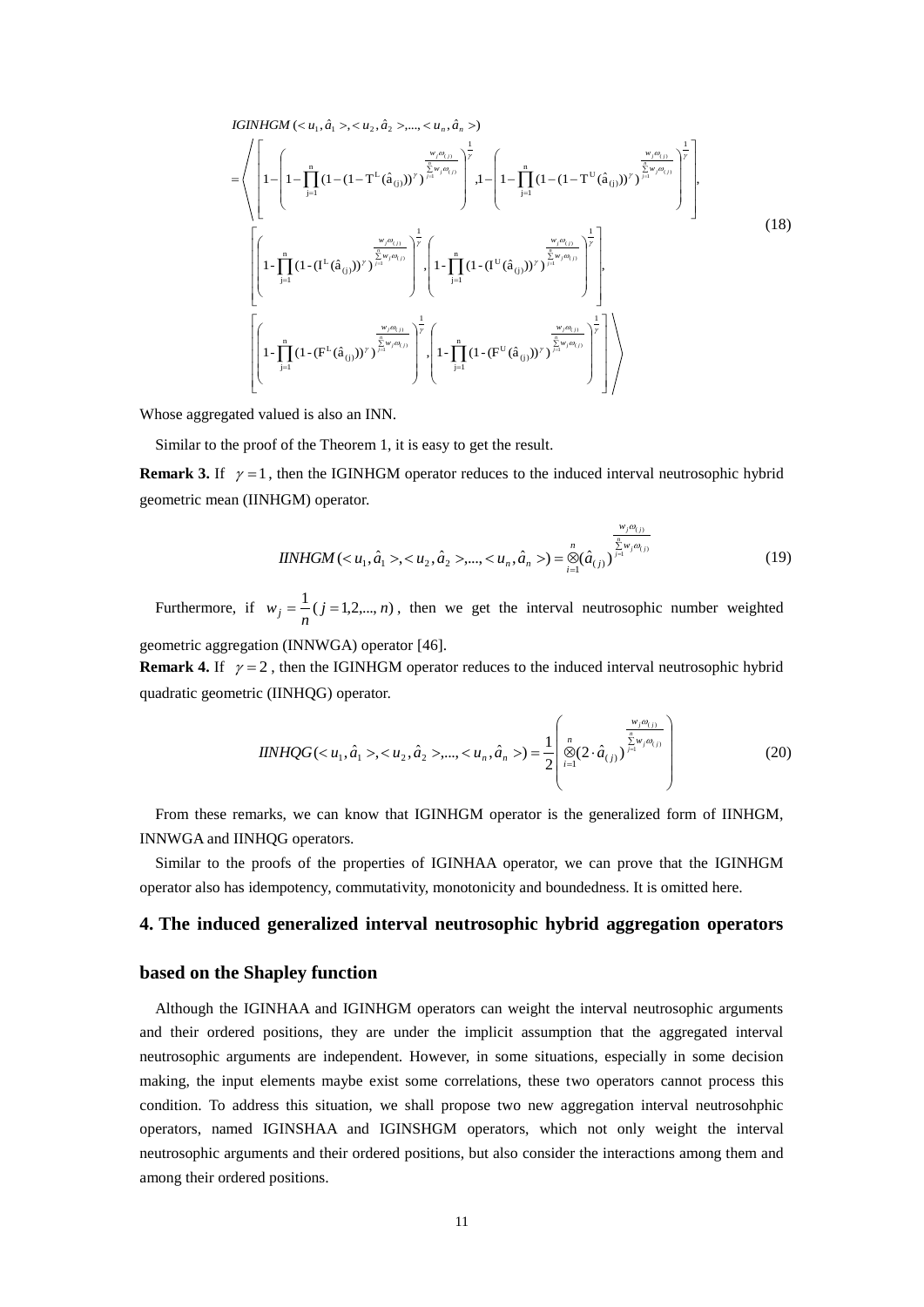#### **4.1. Fuzzy measures and the generalized Shapley function**

**Definition 12** [27]. A fuzzy measure on a finite set  $N = \{1, 2, ..., n\}$  is a set function  $\mu : P(N) \rightarrow [0,1]$ . It satisfies the following conditions:

(1) Boundary:  $\mu(\phi) = 0$ ,  $\mu(N) = 1$ ,

(2) Monotonicity: if  $F, G \in P(N)$  and  $F \subseteq G$ , then  $\mu(F) \leq \mu(G)$ ,

where  $P(N)$  is the power set of  $N$ .

In MADM problems,  $\mu(F)$  can be regarded as the importance the of the attribute set  $F$ .

The generalized Shapley function was provided by Shapley [24], which is shown as follows.

$$
\varphi_i(\mu, N) = \sum_{F \subseteq N \setminus i} \frac{(n - f - 1)! f!}{n!} (\mu(i \cup f) - \mu(f)) \quad \forall i \in N
$$
\n(21)

where  $\mu$  is a fuzzy measure on  $N = \{1, 2, ..., n\}$ , *n* and *f* represent the cardinalities of *N* and *F*, respectively. From the generalized Shapley function, we know that it is an expectation value of the overall interaction between the element  $i \in N$  and every combination in  $N \setminus i$ . From the Eq. (21) and the Definition 12, it is easy to know that  $\{\varphi_i(\mu, N)\}_{i \in N}$  is a weight vector, because  $\varphi_i(\mu, N) \ge 0$  for any element  $i \in N$ , and  $\sum \varphi_i(\mu, N) = 1$  $\sum_{i=1}^{N} \varphi_i(\mu, N) =$ *n*  $\sum_{i=1}^{\infty} \varphi_i(\mu, N) = 1$ . It should be noted that if there are no interactions between

elements, then the Shapley values are equal to their own importance.

# **4.2. IGINSHAA operator**

**Definition 13.** Suppose  $\Omega$  is the set of all INNs,  $\hat{a}_i = \langle T(\hat{a}_i), I(\hat{a}_i), F(\hat{a}_i) \rangle$   $(i = 1, 2, ..., n)$  is a collection of INNs,  $u_i$  ( $i = 1, 2, ..., n$ ) is a set of order-inducing variables, and  $\gamma$  is a parameter with  $\gamma \in (0, +\infty)$ . An IGINSHAA operator of dimension *n* is a mapping IGINSHAA:  $\Omega^n \to \Omega$  on the set of second components of 2-tuple arguments  $\langle u_1, \hat{a}_1 \rangle, \langle u_2, \hat{a}_2 \rangle, \dots, \langle u_n, \hat{a}_n \rangle$ . Such that,

IGINSHAA(
$$
\mu_1, \hat{a}_1
$$
>, $\langle \mu_2, \hat{a}_2$ ),..., $\langle \mu_n, \hat{a}_n \rangle$ ) = 
$$
\left( \frac{\bigoplus_{j=1}^n \varphi_j(\mu, N) \varphi^{\gamma}(j)}{\sum_{j=1}^n \varphi_j(\mu, N) \varphi^{\gamma}(j)} \left( \frac{\bigoplus_{j=1}^n \varphi_j(\mu, N) \varphi^{\gamma}(j)}{\sum_{j=1}^n \varphi_j(\mu, N) \varphi^{\gamma}(j)} \right)^{\frac{1}{\gamma}} \right)
$$
(22)

where  $\hat{a}_{(i)}$  is the  $\hat{a}_i$  value of the IGINSHAA pair  $\langle u_i, \hat{a}_i \rangle$  having the *j* th largest value of  $u_i$ ,  $\varphi_j(\mu, N)$  is the Shapley value in regard to the associated fuzzy measure  $\mu$  on  $N = \{1, 2, ..., n\}$  for *j* th ordered positions, and  $\varphi_{(i)}(v, A)$  is the Shapley value in regard to the fuzzy measure v on  $A = \{\hat{a}_1, \hat{a}_2, ..., \hat{a}_n\}$  for  $\hat{a}_{(j)}$   $(j = 1, 2, ..., n)$ .

However, if there is a tie between  $\langle u_i, \hat{a}_i \rangle$  and  $\langle u_j, \hat{a}_j \rangle$  with respect to order-inducing variables such that  $u_i = u_j$ , in this case, we replace second components of 2-tuple arguments  $\langle u_i, \hat{a}_i \rangle$  and  $\langle u_j, \hat{a}_j \rangle$  by their generalized mean  $((\hat{a}_i^{\gamma} \oplus \hat{a}_j^{\gamma})/2)^{\frac{1}{\gamma}}$ . If k items are tied, we replace these by  $k$  replicas of their generalized mean.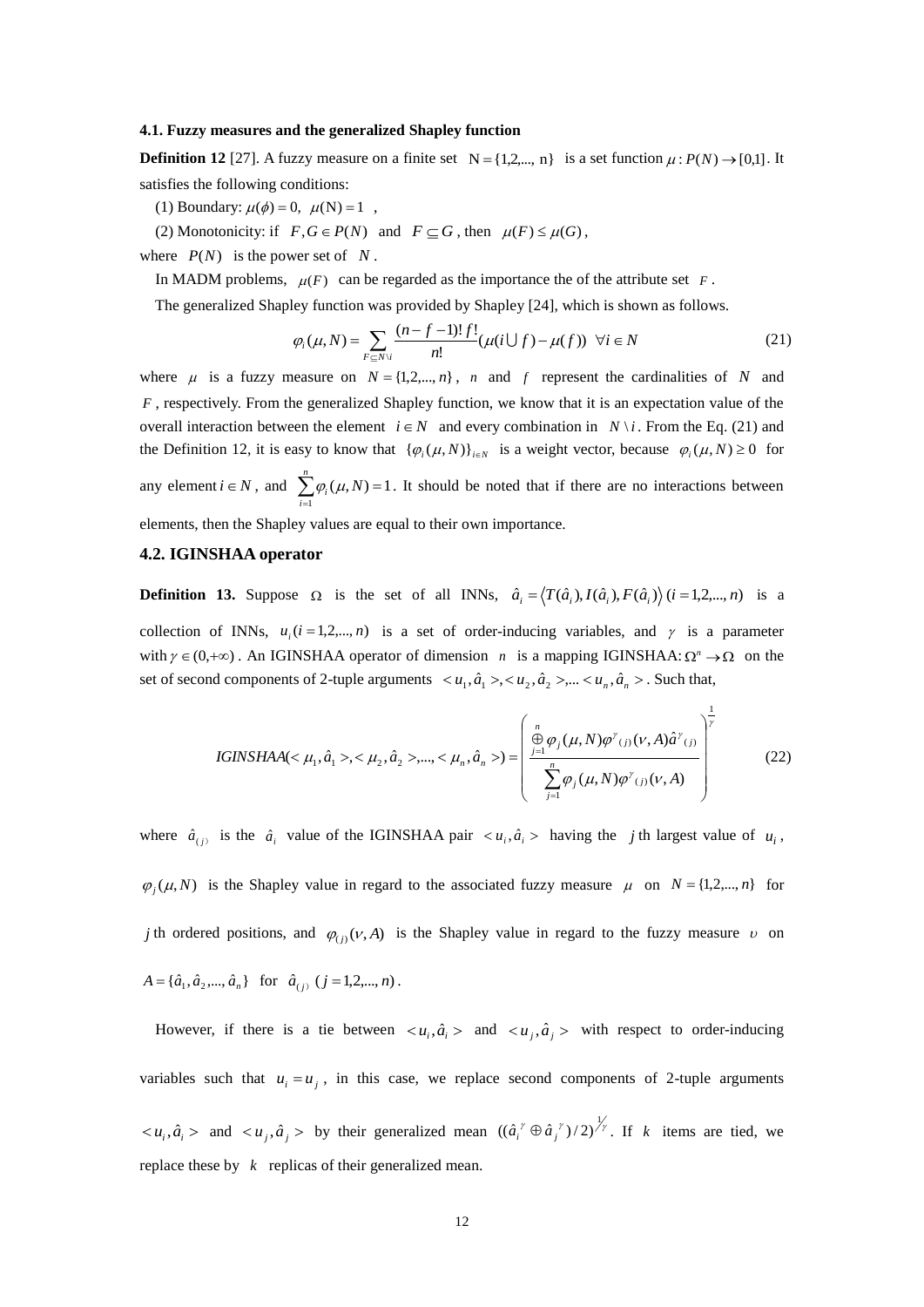**Theorem 7**. With the operations of INNs, IGINSHAA operator (22) can be transformed into the following form.

IGINSHAA (
$$
\langle u_1, \hat{a}_1 \rangle, \langle u_2, \hat{a}_2 \rangle, ..., \langle u_n, \hat{a}_n \rangle)
$$
  
\n=
$$
\left\{\left[\left(1 - \prod_{j=1}^n (1 - (T^L(\hat{a}_{(j)}))^{\gamma})^{\sum_{j=1}^n \sum_{j=1}^n (y_i \mu, N) \varphi^{\gamma}(j)} (\mu, A)}\right)^{\frac{1}{\gamma}} , \left(1 - \prod_{j=1}^n (1 - (T^U(\hat{a}_{(j)}))^{\gamma})^{\sum_{j=1}^n \sum_{j=1}^n (y_i \mu, N) \varphi^{\gamma}(j)} (\mu, A)}\right)^{\frac{1}{\gamma}} , \left(1 - \prod_{j=1}^n (1 - (T^U(\hat{a}_{(j)}))^{\gamma})^{\sum_{j=1}^n \sum_{j=1}^n (y_i \mu, N) \varphi^{\gamma}(j)} (\mu, A)}\right)^{\frac{1}{\gamma}} , \left(1 - \prod_{j=1}^n (1 - (T^L(\hat{a}_{(j)}))^{\gamma})^{\sum_{j=1}^n \sum_{j=1}^n (y_i \mu, N) \varphi^{\gamma}(j)} (\mu, A)}\right)^{\frac{1}{\gamma}} , 1 - \left(1 - \prod_{j=1}^n (1 - (1 - T^L(\hat{a}_{(j)}))^{\gamma})^{\sum_{j=1}^n \sum_{j=1}^n (y_j \mu, N) \varphi^{\gamma}(j)} (\mu, A)}\right)^{\frac{1}{\gamma}} , 1 - \left(1 - \prod_{j=1}^n (1 - (1 - T^L(\hat{a}_{(j)}))^{\gamma})^{\sum_{j=1}^n \sum_{j=1}^n (y_j \mu, N) \varphi^{\gamma}(j)} (\mu, A)}\right)^{\frac{1}{\gamma}} , 1 - \left(1 - \prod_{j=1}^n (1 - (1 - F^U(\hat{a}_{(j)}))^{\gamma})^{\sum_{j=1}^n \sum_{j=1}^n (y_j \mu, N) \varphi^{\gamma}(j)} (\mu, A)}\right)^{\frac{1}{\gamma}} , 1 - \left(1 - \prod_{j=1}^n (1 - (1 - F^U(\hat{a}_{(j)}))^{\gamma})^{\sum_{j=1}^n \sum_{j=1}^n (y_j \mu, N) \varphi^{\gamma}(j)} (\mu, A)}\right)^
$$

Whose aggregated valued is also an INN.

Similar to the proof of the Theorem 1, it is easy to get the result.

**Remark 5.** If the fuzzy measures  $\mu$  and  $\nu$  are both additive, then the IGINSHAA operator degenerates to the IGINHAA operator.

**Remark 6.** If  $\gamma = 1$ , then the IGINSHAA operator reduces to the induced interval neutrosophic Shapley hybrid arithmetic averaging (IINSHAA) operator.

$$
IINSHAA(<\mu_1, \hat{a}_1>, \langle \mu_2, \hat{a}_2>, ..., \langle \mu_n, \hat{a}_n \rangle) = \frac{\sum_{j=1}^n \varphi_j(\mu, N) \varphi_{(j)}(\nu, A) \hat{a}_{(j)}}{\sum_{j=1}^n \varphi_j(\mu, N) \varphi_{(j)}(\nu, A)}
$$
(24)

**Remark 7.** If  $\gamma = 2$ , then the IGINSHAA operator reduces to the induced interval neutrosophic Shapley hybrid quadratic averaging (IINSHQA) operator.

IGINSHAA(
$$
\mu_1, \hat{a}_1
$$
>, $\langle \mu_2, \hat{a}_2$ ),..., $\langle \mu_n, \hat{a}_n \rangle$ ) = 
$$
\left( \frac{\bigoplus_{j=1}^n \varphi_j(\mu, N) \varphi^2(j) (v, A) \hat{a}^2(j)}{\sum_{j=1}^n \varphi_j(\mu, N) \varphi^2(j) (v, A)} \right)^{\frac{1}{2}}
$$
(25)

 Similar to the proofs of the properties of IGINHAA operator, we can see that the IGINSHAA operator has properties, such as idempotency, commutativity, monotonicity and boundedness.

## **4.3. IGINSHGM operator**

**Definition 14.** Suppose  $\Omega$  is the set of all INNs,  $\hat{a}_i = \langle T(\hat{a}_i), I(\hat{a}_i), F(\hat{a}_i) \rangle$   $(i = 1, 2, ..., n)$  is a

collection of INNs,  $u_i$  ( $i = 1, 2, ..., n$ ) is a set of order-inducing variables, and  $\gamma$  is a parameter with  $\gamma \in (0, +\infty)$ . An IGINSHGM operator of dimension *n* is a mapping IGINSHGM:  $\Omega^n \to \Omega$  on the set of second components of 2-tuple arguments  $\langle u_1, \hat{a}_1 \rangle, \langle u_2, \hat{a}_2 \rangle, \dots, \langle u_n, \hat{a}_n \rangle$ . Such that,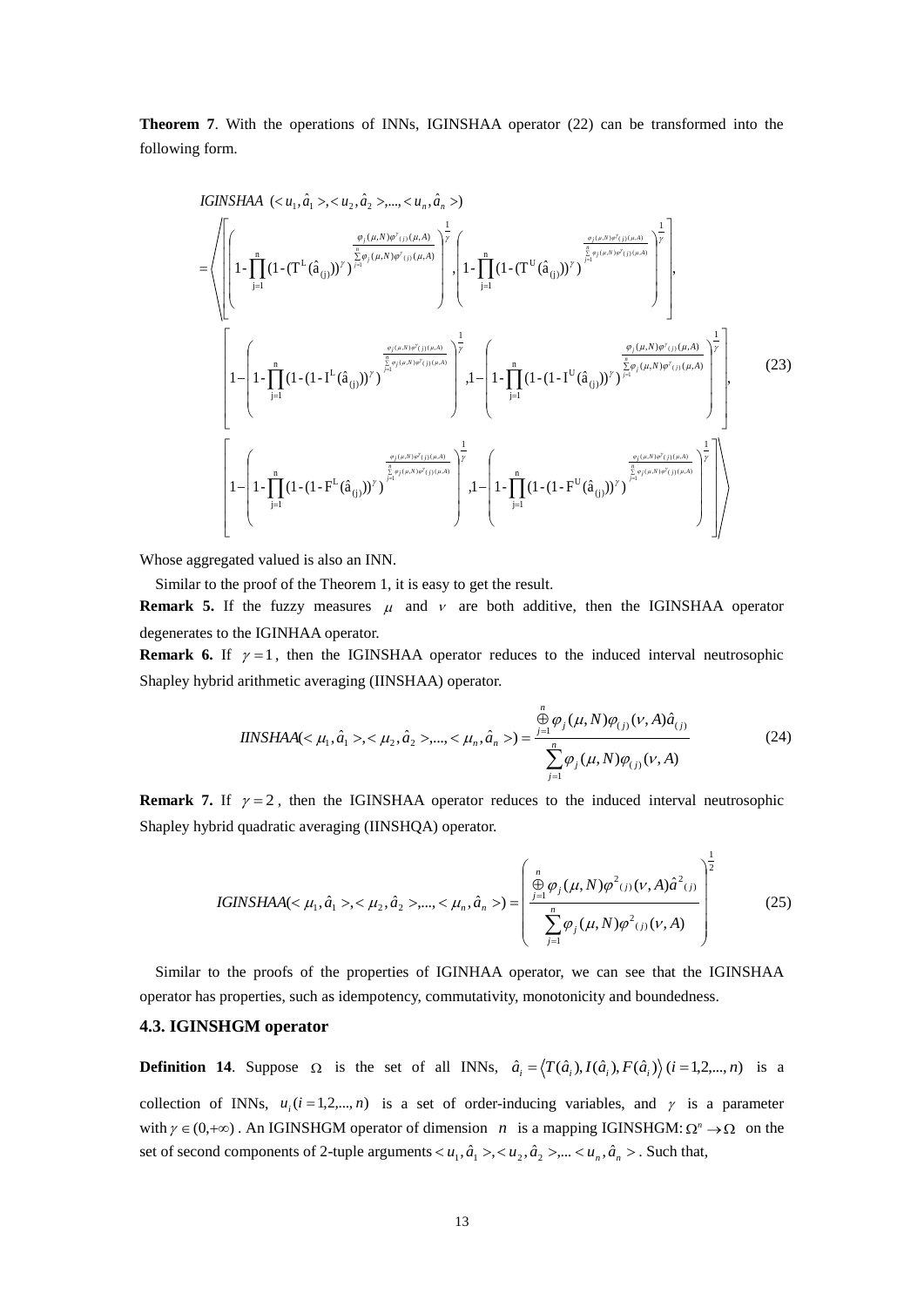IGINSHGM(
$$
u_1, \hat{a}_1
$$
>, $u_2, \hat{a}_2$ ),..., $u_n, \hat{a}_n$ ) = 
$$
\frac{1}{\gamma} \begin{pmatrix} \frac{\varphi_j(\mu, N)\varphi_{(j)}(\nu, A)}{\frac{\pi}{2} \varphi_j(\mu, N)\varphi_{(j)}(\nu, A)} \\ \frac{\varphi_j(\mu, N)\varphi_{(j)}(\nu, A)}{\frac{\pi}{2} \varphi_j(\mu, N)\varphi_{(j)}(\nu, A)} \end{pmatrix}
$$
(26)

where  $\hat{a}_{(i)}$  is the  $\hat{a}_i$  value of the IGINSHGM pair  $\langle u_i, \hat{a}_i \rangle$  having the *j* th largest value of  $u_i$ ,  $\varphi_j(\mu, N)$  is the Shapley value in regard to the associated fuzzy measure  $\mu$  on  $N = \{1, 2, ..., n\}$  for *j* th ordered positions, and  $\varphi_{(j)}(v, A)$  is the Shapley value in regard to the fuzzy measure v on  $A = \{\hat{a}_1, \hat{a}_2, ..., \hat{a}_n\}$  for  $\hat{a}_{(j)}$   $(j = 1, 2, ..., n)$ .

However, if there is a tie between  $\langle u_i, \hat{a}_i \rangle$  and  $\langle u_j, \hat{a}_j \rangle$  with respect to order-inducing variables such that  $u_i = u_j$ , in this case, we replace second components of 2-tuple arguments  $\langle u_i, \hat{a}_i \rangle$ and  $\langle u_j, \hat{a}_j \rangle$  by their generalized geometric mean  $\frac{1}{2}$   $((\hat{m}_i)^{\frac{1}{2}} \otimes (\hat{m}_i)^{\frac{1}{2}})$ 2 1  $\frac{1}{\gamma}$ (( $\hat{m_i}$ )<sup>2</sup>  $\otimes$ ( $\hat{m_i}$  $\mathcal{D}(\hat{\mathfrak{m}}_i)^2$ . If k items are tied, we replace these by  $k$  replicas of their generalized geometric mean.

**Theorem 8**. With the operations of INNs, IGINSHGM operator (26) can be transformed into the following form.

 1 n 1j ),( ),( (j) U 1 n 1j ),( ),( (j) L 1 n 1j ),( ),( (j) U 1 n 1j ),( ),( (j) L 1 n 1j ),( ),( (j) U 1 n 1j ),( ),( (j) L 11 22 1 )(),( )(),( 1 )(),( )(),( 1 )(),( )(),( 1 )(),( )(),( 1 )(),( )(),( 1 )(),( )(),( -1 (1-(F (aˆ )) ) -1, (1-(F (aˆ )) ) -1 (1-(I (aˆ )) ) -1, (1-(I (aˆ )) ) , 11 (1(1 (T aˆ )) ) 11, (1(1 (T aˆ )) ) , ,( ˆ ,, ˆ ,,..., ˆ ) *n j jNj jNj n j jNj jNj n j jNj jNj n jNj jNj n j jNj jNj n j jNj jNj A A A A A A A A A A A A nn IGINSHGM aaa* (27)

Whose aggregated valued is also an INN.

Similar to the proof of the Theorem 1, it is easy to get the result.

**Remark 8.** If  $\mu$  and  $\nu$  are both additive, then the IGINSHGM operator degenerates to the IGINHGM operator.

**Remark 9.** If  $\gamma = 1$ , then the IGINSHGM operator reduces to the induced interval neutrosophic Shapley hybrid geometric mean (IINSHGM) operator.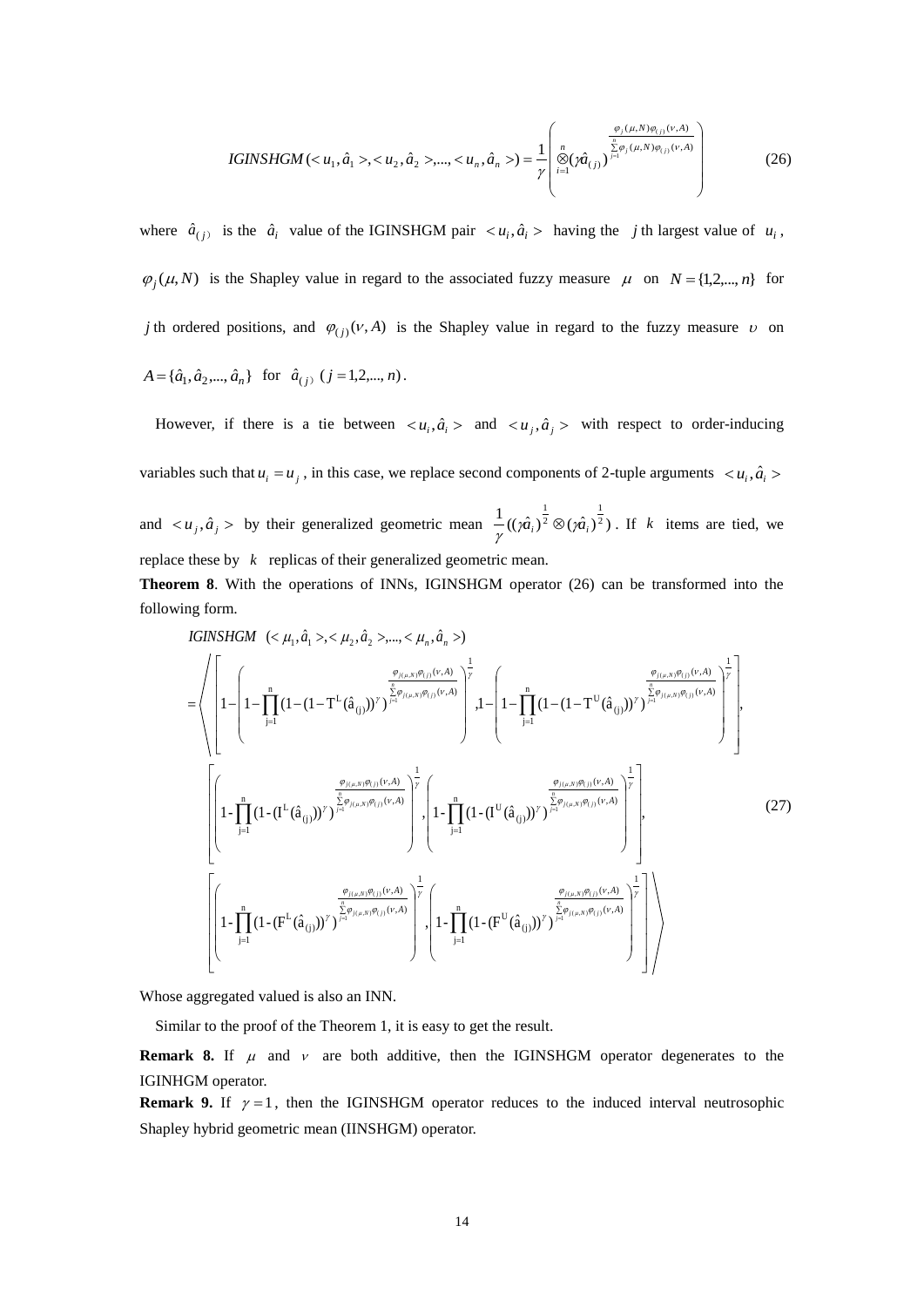IGINSHGM(
$$
u_1, \hat{a}_1 >, , ..., ) = 
$$
\bigotimes_{i=1}^n (\hat{a}_{(i)})^{\sum_{j=1}^n \varphi_j(\mu, N)\varphi_{(j)}(\nu, A)}
$$
(28)
$$

**Remark 10.** If  $\gamma = 2$ , then the IGINSHGM operator degenerates to the induced interval neutrosophic Shapley hybrid quadratic geometric (IINSHQG) operator.

$$
IINSHQG(1, \hat{a}1>, 2, \hat{a}2>, ..., n, \hat{a}n>) = \frac{1}{2} \begin{pmatrix} \frac{\varphi_j(\mu, N)\varphi_{(j)}(v, A)}{\frac{v}{2}\varphi_j(\mu, N)\varphi_{(j)}(v, A)} \\ \otimes (2 \cdot \hat{a}_{(j)})^{\frac{v}{j}} \end{pmatrix}
$$
(29)

 From the above analysis, we can know that IGINSHGM operator is the generalized form of IGINHGM, IINSHGM and IINSHQG operators.

 Similar to the IGINSHAA operator, we can prove that the IGINSHGM operator has idempotency, commutativity, monotonicity and boundedness. It is omitted here.

### **5. An approach to MADM under interval neutrosophic environment**

 For a MADM problem with interval neutrosophic information, in which the criteria are interactive, suppose  $A = \{A_1, A_2, ..., A_m\}$  is a set of *m* candidate alternatives,  $C = \{C_1, C_2, ..., C_n\}$  is a set of *n* attributes. Assume  $R = [r_{ij}]_{m \times n}$  is a decision matrix, where  $r_{ij} = \langle [T^{L}_{ij}, T^{U}_{ij}], [I^{L}_{ij}, I^{U}_{ij}] \rangle$ 

 $[F_{ij}, F_{ij}] > (i = 1, 2, ..., m; j = 1, 2, ..., n)$  is the attribute value expressed by the interval neutrosophic

information for alternative  $A_i$  with respect to attribute  $C_j$ , satisfying  $[T^L_{ij}, T^U_{ij}] \subseteq [0,1]$ ,

$$
[I^L_{ij}, I^U_{ij}] \subseteq [0,1], [F^L_{ij}, F^U_{ij}] \subseteq [0,1],
$$
 and  $0 \le T^U_{ij} + I^U_{ij} + F^U_{ij} \le 3$ .

#### **5.1. The models based on cross entropy for obtaining the optimal fuzzy measures**

Due to time pressure, lack of knowledge, the expert's limited expertise about the complex problems, the attribute weights are usually incompletely known [33]. Because the cross entropy is a very important method to obtain the weight vector [32,38,45], the models based on the cross entropy are respectively established to obtain the optimal fuzzy measures on the attribute set and on the ordered set.

Here, the Shapley values can overall reflects the correlations between criteria, and it is regarded as the criteria weights.

Firstly, we use the approach proposed by Zhang et al. [45] to obtain the optimal fuzzy measure  $\nu$ on the attribute set *C*. Suppose  $R^+ = (r_1^+, r_2^+, ..., r_n^+)$  and  $R^- = (r_1^-, r_2^-, ..., r_n^-)$  represent the positive<br>and negative ideal alternatives, respectively, where<br> $r_j^+ = \left\langle \left[ \max_{1 \le i \le m} T^L_{ij}, \max_{1 \le i \le m} T^U_{ij} \right] \left[ \min_{1 \le i \le$ and negative ideal alternatives, respectively, where

Iternatives, respectively, where  
\n
$$
r_j^+ = \left\langle \left[ \max_{1 \le i \le m} T^L_{ij}, \max_{1 \le i \le m} T^U_{ij} \right] \left[ \min_{1 \le i \le m} I^L_{ij}, \min_{1 \le i \le m} I^U_{ij} \right] \left[ \min_{1 \le i \le m} F^U_{ij}, \min_{1 \le i \le m} F^U_{ij} \right] \right\rangle
$$
\n
$$
r_j^- = \left\langle \left[ \min_{1 \le i \le m} T^L_{ij}, \min_{1 \le i \le m} T^U_{ij} \right] \left[ \max_{1 \le i \le m} I^L_{ij}, \max_{1 \le i \le m} I^U_{ij} \right] \left[ \max_{1 \le i \le m} F^U_{ij}, \max_{1 \le i \le m} F^U_{ij} \right] \right\rangle
$$
\n(30)

We can get the performance of alternative  $A_i$  with respect to attribute  $C_j$  as follows.

$$
D_{ij} = \frac{D_{ij}^{-}}{D_{ij}^{-} + D_{ij}^{+}}
$$
\n(31)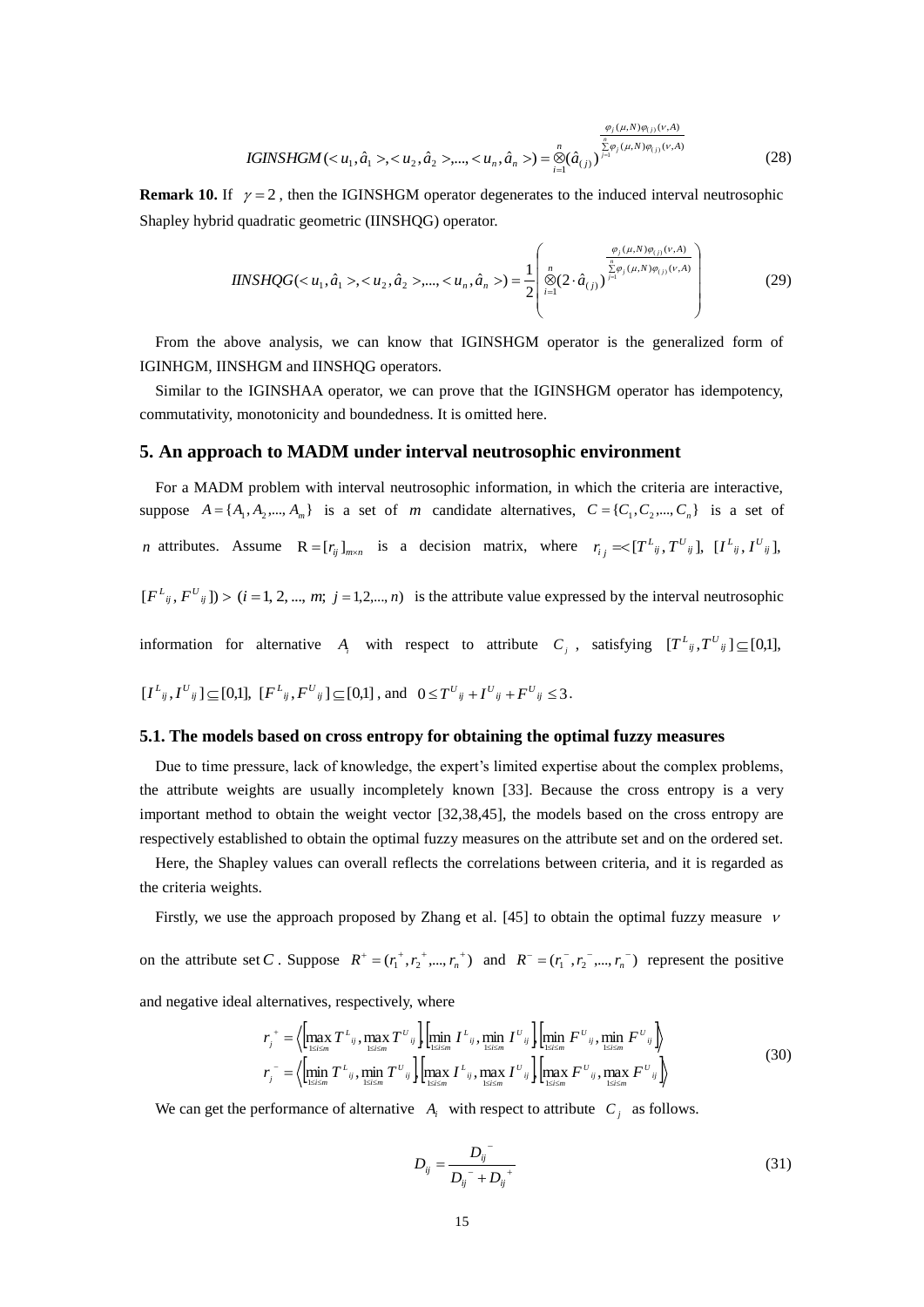where  $D_{ij}$ <sup>-</sup> and  $D_{ij}$ <sup>+</sup> are the degrees of discriminations of  $A_i$  from positive ideal solution  $r_j$ <sup>+</sup> and form negative ideal solution  $r_i^{\dagger}$  with respect to attribute  $C_i$ , respectively.

 If the criteria weights are incompletely known, according to the model established by Zhang et al. [45], we can construct the following model to obtain the optimal fuzzy measure  $\nu$  on the attribute *C* .

$$
\max \sum_{i=1}^{m} \sum_{j=1}^{n} \frac{D_{ij}^{-}}{D_{ij}^{-} + D_{ij}^{+}} \varphi_{c_j}(v, C)
$$
  

$$
s.t. \begin{cases} v(\Phi) = 0, v(C) = 1 \\ v(G) \le v(F) \forall G, F \subseteq C, G \subseteq F \\ v(C_j) \in Wc_{j}, j = 1, 2, ..., n \end{cases}
$$
(32)

where  $\varphi_{c_i}(v, C)$  is the Shapley value of the attribute  $C_j$  with respect to the fuzzy measure  $v$ ,  $Wc_j$  ( $j = 1, 2, \ldots, n$ ) is the known weight information. If the criteria weights are completely unknown  $v(c_j) \in Wc_j$  ( $j = 1,2,...,n$ ) in the above model should be omitted.

Then, we consider how to get the optimal fuzzy measure  $\mu$  on the ordered set  $N = \{1, 2, ..., n\}$ . if the weight information about ordered positions is partly known, the following model can be constructed to obtain the optimal fuzzy measure  $\mu$  on the ordered set N.

$$
\max \sum_{i=1}^{m} \sum_{j=1}^{n} \frac{D_{i(j)}^{\top}}{D_{i(j)}^{\top} + D_{i(j)}^{\top}} \varphi_j(\mu, N)
$$
  

$$
s.t. \begin{cases} \mu(\Phi) = 0, \mu(N) = 1\\ \mu(G) \le \mu(F) \forall G, F \subseteq N, G \subseteq F\\ \mu(j) \in W_j, j = 1, 2, ..., n \end{cases}
$$
(33)

where  $\varphi_j(\mu, N)$  is the Shapley value of the *j* th position with respect to the fuzzy measure  $\mu$ , and

(.) is a permutation on *N* for each  $i = 1, 2, \dots, m$  such that  $\frac{D_i}{D_i} = \frac{D_i}{D_i}$  $\overline{a}$  $\frac{1}{(j)}$  +  $D_{i(j)}$  $(j)$  $i(j)$   $\top \boldsymbol{\nu}_{i(j)}$ *ji*  $D_{i(j)}^{\qquad -} + D$  $\frac{D_{i(j)}}{T}$  is the *j* th largest value

of  $\frac{v_{ij}}{R}$ ÷  $\bar{i}_j$ <sup> $\bar{j}$ </sup> +  $D_{ij}$ *ij*  $D_\mu^- + D$  $D_{ij}$ .<br>It should be noted that If the weight information for the ordered positions is completely

unknown  $\mu(j) \in W_j$  ( $j = 1, 2, ..., n$ ) in the above model should be omitted.

#### **5.2. The decision procedure**

According to above models and induced generalized interval neutrosophic Shapley hybrid operators, we propose a procedure to handle MADM problems in which the attribute values are in the form of INNs and the weight information for attributes and ordered positions are incompletely known. The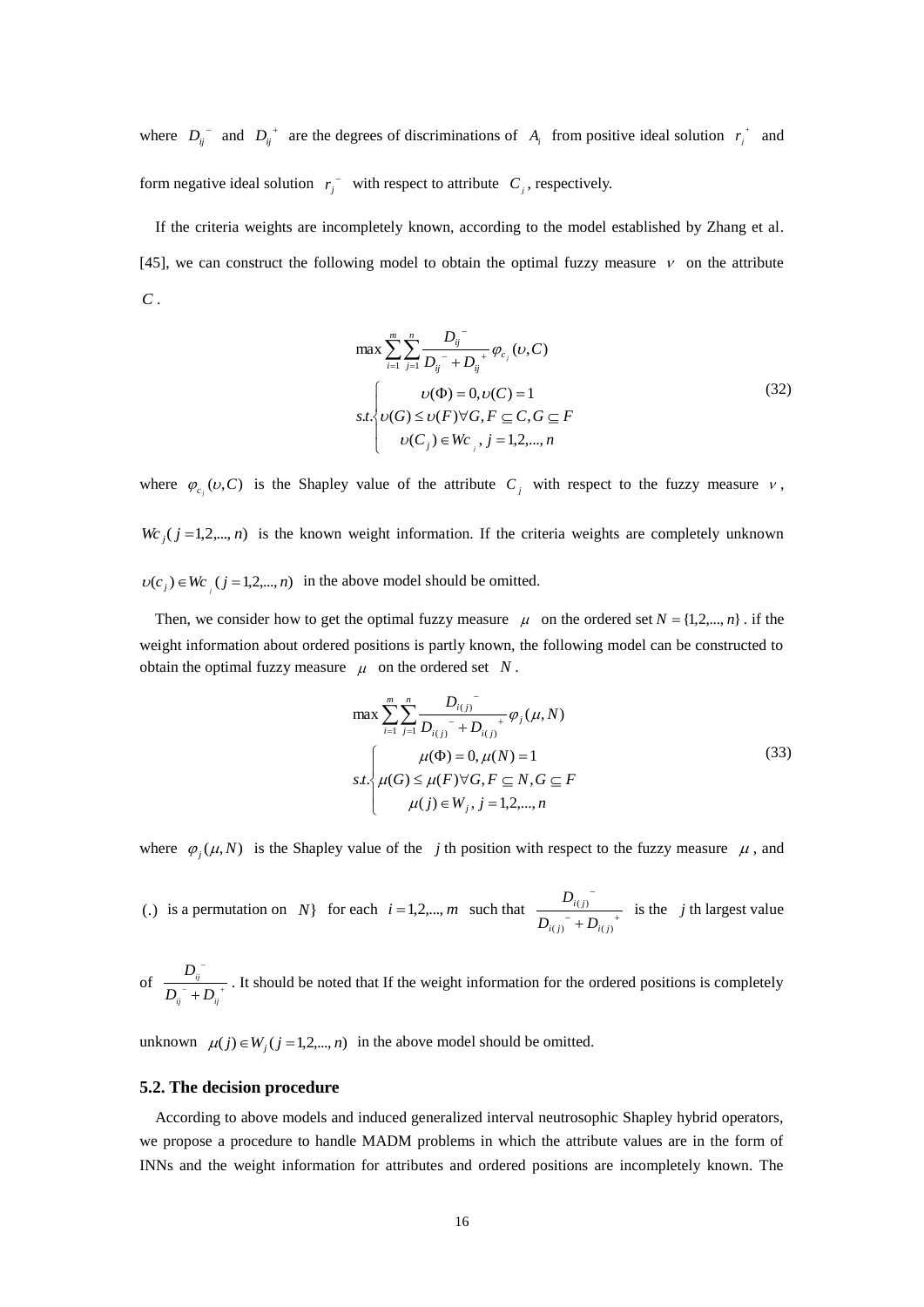steps are given as follows.

Step 1: Evaluate the alternatives with respect to the criteria to construct the interval neutrosophic

matrix  $\mathbf{R} = [r_{ij}]_{m \times n}$ .

Step 2: Utilize Eq. (31) to calculate performance of alternative  $A_i$  ( $i = 1, 2, ..., m$ ) with respect to attribute  $C_j$  (*j* = 1,2,..., *n*).

Step 3: Utilize model (32) to obtain the optimal fuzzy measure  $\nu$  on the attribute C, and calculate their Shapley values.

Step 4: Utilize model (33) to obtain the optimal fuzzy measure  $\mu$  on the ordered set N, and calculate their Shapley values.

Step 5: Utilize IGINSHAA operator or IGINSHGM operator to determine comprehensive interval neutrosophic value  $\tilde{r}_i$  of each alternative  $A_i$  (*i* = 1,2,...,,*m*).

Step 6: Utilize Definition 5 to construct the possibility matrix of the score function value.

Step 7: Rank all the alternatives  $\{a_1, a_2, ..., a_n\}$  by comparison rules of interval neutrosophic numbers, and select the best alternative(s).

Step 8: End.

## **6. An illustrative example**

 $w_3 = [0.3, 0.4]$  and  $w_4 = [0.2, 0.3]$ .

Let us consider the MADM problems with respect to a manufacturing company to evaluate the global suppliers based on the core competencies of suppliers (adapted from Ref. [29]). Suppose there are four suppliers whose core competencies are evaluated by the following four attributes  $C = \{C_1, C_2, C_3, C_4\}$ : the level of technology innovation  $(C_1)$ ; the control ability of flow  $(C_2)$ ; the ability of management  $(C_3)$ ; and the level of service  $(C_4)$ . The evaluated value of supplier  $A_i$  (*i* = 1,2,3,4) with respect to  $C_j$  (*j* = 1,2,3,4) can be expressed by interval neutrosophic number  $r_{ij} = \langle [T^{L}_{ij}, T^{U}_{ij}], [I^{L}_{ij}, I^{U}_{ij}], [F^{L}_{ij}, F^{U}_{ij}]\rangle$   $(i = 1, 2, ..., m; j = 1, 2, ..., n)$ . The interval

neutrosophic matrix  $R = [r_{ij}]_{m \times n}$  is listed in Table 1. Assume that the importance of attributes is respectively given as  $\omega_1 = [0.3, 0.4], \omega_2 = [0.15, 0.25], \omega_1 = [0.2, 0.025]$  and  $\omega_4 = [0.25, 0.3]$ . Furthermore, the importance of the ordered positions is respectively defined by  $w_1 = [0.1, 0.2], w_2 = [0.2, 0.3],$ 

 $C_1$   $C_2$   $C_3$   $C_4$ *A*1  $\langle [0.3,0.5],[0.2,0.3],[0.2,0.5]\rangle$   $\langle [0.3,0.5],[0.1,0.3],[0.3,0.5]\rangle$   $\langle [0.5,0.6],[0.1,0.2],[0.1,0.3]\rangle$   $\langle [0.3,0.5],[0.2,0.4],[0.2,0.3]\rangle$ *A*2  $\langle [0.4, 0.5], [0.1, 0.2], [0.3, 0.4] \rangle$   $\langle [0.2, 0.4], [0.1, 0.2], [0.3, 0.5] \rangle$   $\langle [0.6, 0.7], [0.1, 0.2], [0.1, 0.2],$ *A*3  $\langle [0.3, 0.5], [0.1, 0.2], [0.2, 0.3] \rangle$   $\langle [0.3, 0.5], [0.1, 0.2], [0.3, 0.5] \rangle$   $\langle [0.4, 0.6], [0.2, 0.4], [0.2, 0.3] \rangle$   $\langle [0.6, 0.7], [0.1, 0.2], [0.1, 0.3] \rangle$ *A*4  $\langle [0.4, 0.6], [0.2, 0.3], [0.2, 0.3]\rangle$   $\langle [0.2, 0.4], [0.2, 0.3], [0.3, 0.5]\rangle$   $\langle [0.5, 0.7], [0.1, 0.2], [0.2, 0.3]\rangle$   $\langle [0.5, 0.7], [0.1, 0.2], [0.1, 0.2], [0.1, 0.3]\rangle$ 

**Table 1** interval neutrosophic decision matrix

#### **6.1. The evaluation steps by IGINSHAA operator**

Step 1: Utilize Eq. (31) to calculate performance of alternative  $A_i$  with respect to attribute  $C_j$ . We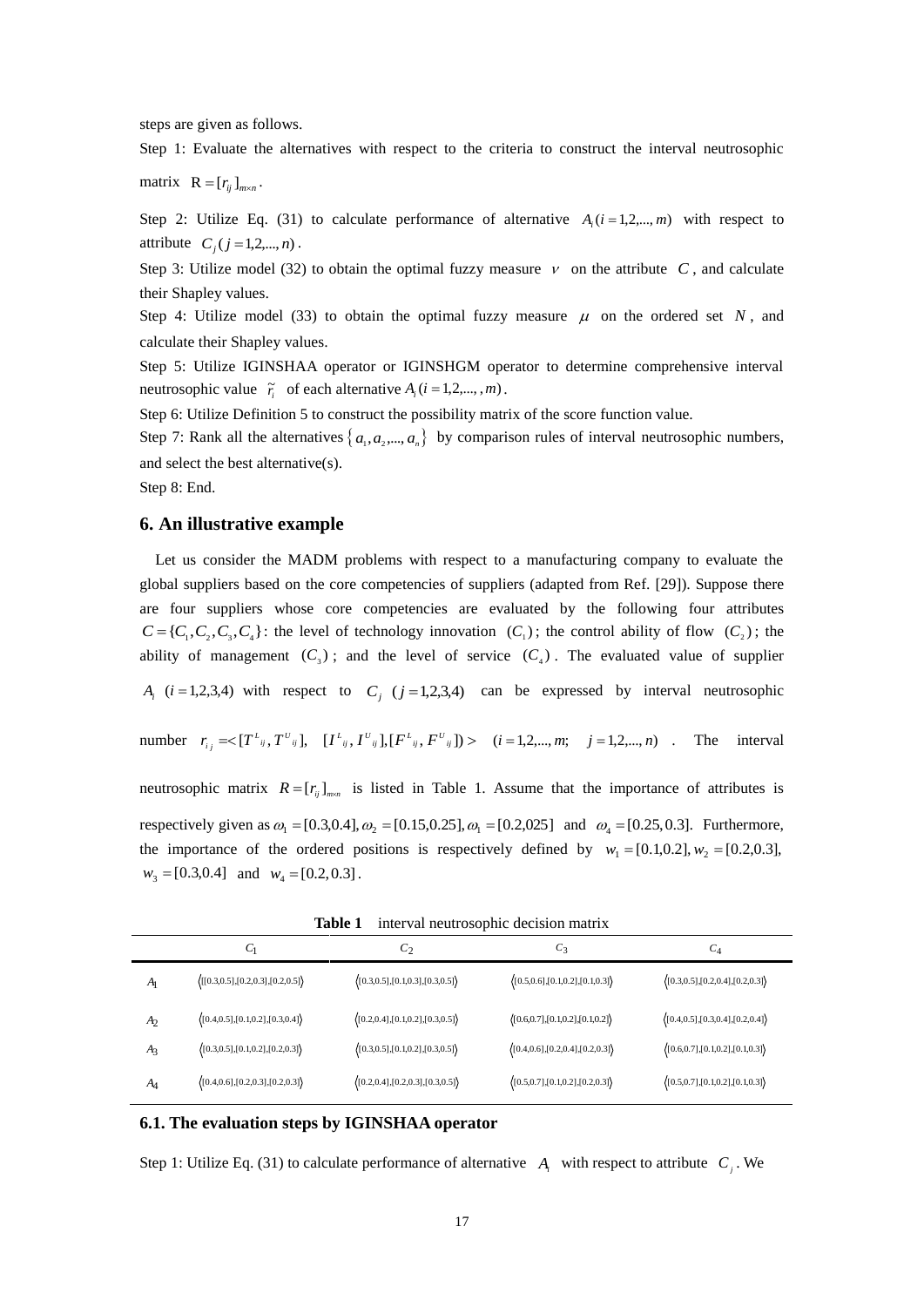can get

$$
\frac{D_{ij}^{\phantom{ij}}}{D_{ij}^{\phantom{ij}-} + D_{ij}^{\phantom{ij}+}} = \begin{pmatrix} 0.0659 & 0.7709 & 0.7244 & 0.0567 \\ 0.5922 & 0.5886 & 1.0000 & 0.0230 \\ 0.8043 & 1.0000 & 0.0000 & 1.0000 \\ 0.6951 & 0.0000 & 0.6994 & 0.9759 \end{pmatrix}
$$

Step 2: Utilize model  $(32)$  to obtain the optimal fuzzy measures on the attribute set  $C$ , the programming model is shown as follows.

$$
\max = -0.03055(\upsilon(c_1) - \upsilon(c_2, c_3, c_4)) + 0.03679(\upsilon(c_2) - \upsilon(c_1, c_3, c_4)) + 0.05824(\upsilon(c_3) - \upsilon(c_1, c_2, c_4))
$$
  
\n
$$
-0.06448(\upsilon(c_4) - \upsilon(c_1, c_2, c_3)) + 0.00312(\upsilon(c_1, c_2) - \upsilon(c_3, c_4)) + 0.01385(\upsilon(c_1, c_3) - \upsilon(c_2, c_4))
$$
  
\n
$$
-0.04752(\upsilon(c_1, c_4) - \upsilon(c_2, c_3)) + 2.24908
$$
  
\n
$$
\upsilon(c_1, c_2, c_3, c_4) = 1 \upsilon(\Phi) = 0
$$
  
\n
$$
\upsilon(G) \le \upsilon(F) \,\forall F, G \subseteq \{c_1, c_2, c_3, c_4\} \, G \subseteq F
$$
  
\n
$$
\upsilon(c_1) \in [0.3, 0.4], \, \upsilon(c_2) \in [0.15, 0.25], \upsilon(c_3) \in [0.2, 0.25], \upsilon(c_4) \in [0.25, 0.3]
$$

Solving this above model by Lingo software, we can get

 $\nu(c_1) = \nu(c_1, c_2) = \nu(c_1, c_3) = \nu(c_1, c_4) = \nu(c_1, c_2, c_4) = \nu(c_1, c_3, c_4) = 0.3$ 

 $\nu(c_2) = \nu(c_3) = \nu(c_4) = \nu(c_2,c_4) = \nu(c_3,c_4) = 0.2, \nu(c_2,c_3) = \nu(c_1,c_2,c_3) = \nu(c_2,c_3,c_4) = \nu(c_1,c_2,c_3,c_4) = 1$ By Eq. (21), we can obtain the following attribute Shapley values

$$
\varphi_{c_1}(v, C) = 0.0958, \varphi_{c_2}(v, C) = 0.4208, \varphi_{c_3}(v, C) = 0.4208, \varphi_{c_4}(v, C) = 0.0625
$$

Step 3: Utilize model (33) to obtain the optimal fuzzy measure  $\mu$  on the ordered set  $N = \{1, 2, ..., n\}$ , the programming model is shown as follows.

max = 0.49925(
$$
\mu
$$
(1) -  $\mu$ (2,3,4)) + 0.25563( $\mu$ (c2) -  $\mu$ (1,3,4)) - 0.03175( $\mu$ (3) -  $\mu$ (1,2,4))  
- 0.72313( $\mu$ (4) -  $\mu$ (1,2,3)) + 0.37744( $\mu$ (1,2) -  $\mu$ (3,4)) + 0.23375( $\mu$ (1,3) -  $\mu$ (2,4))  
- 0.11194( $\mu$ (1,4) -  $\mu$ (2,3)) + 2.24908  
 $\mu$ (1,2,3,4) = 1  $\nu$ ( $\Phi$ ) = 0  
 $\mu$ (G)  $\le \nu$ (G)  $\forall$ G, F  $\subseteq$  {1,2,3,4} G  $\subseteq$  F  
 $\mu$ (1)  $\in$  [0.1,0.2],  $\mu$ (2)  $\in$  [0.2,0.3],  $\mu$ (3)  $\in$  [0.3,0.4],  $\mu$ (4)  $\in$  [0.2,0.3]

Solving this above model by Lingo software, we can obtain

$$
\mu(1) = \mu(4) = \mu(1,4) = 0.2,
$$
  
\n
$$
\mu(2) = \mu(3) = \mu(1,3) = \mu(2,3) = \nu(2,4) = \mu(3,4) = \mu(1,3,4) = \mu(2,3,4) = 0.3,
$$
  
\n
$$
\mu(1,2) = \mu(1,2,4) = \mu(1,2,3) = \mu(1,2,3,4) = 1.
$$

By Eq. (21), we get the following position Shapley values

 $\varphi_1(\mu, N) = 0.4000, \varphi_2(\mu, N) = 0.4500, \varphi_2(\mu, N) = 0.1000, \varphi_1(\mu, N) = 0.0500$ 

Step 4: Utilize the IGINSHAA operator to get the comprehensive interval neutrosophic value  $\tilde{r}_i$  of

each alternative  $A_i$  ( $i = 1, 2, ..., m$ ). (suppose  $\lambda = 1$ ), we can get

 $\widetilde{r}_4 = \leq [0.4757, 0.6780], [0.1091, 0.2104], [0.1929, 0.3135] >$  $\widetilde{r}_3 \approx [0.4583, 0.6073], [0.1066, 0.2133], [0.1766, 0.3742] >$  $\widetilde{r}_2$  = < [0.5179,0.6315], [0.1013,0.2017], [0.1452,0.2633] >  $\widetilde{r}_1 = \{ 0.4106, 0.5539 \}, [0.1024, 0.2444], [0.1687, 0.3834] >$ 

Step 5: Utilize Definition 5 to construct the possibility matrix of the score function value, we can get.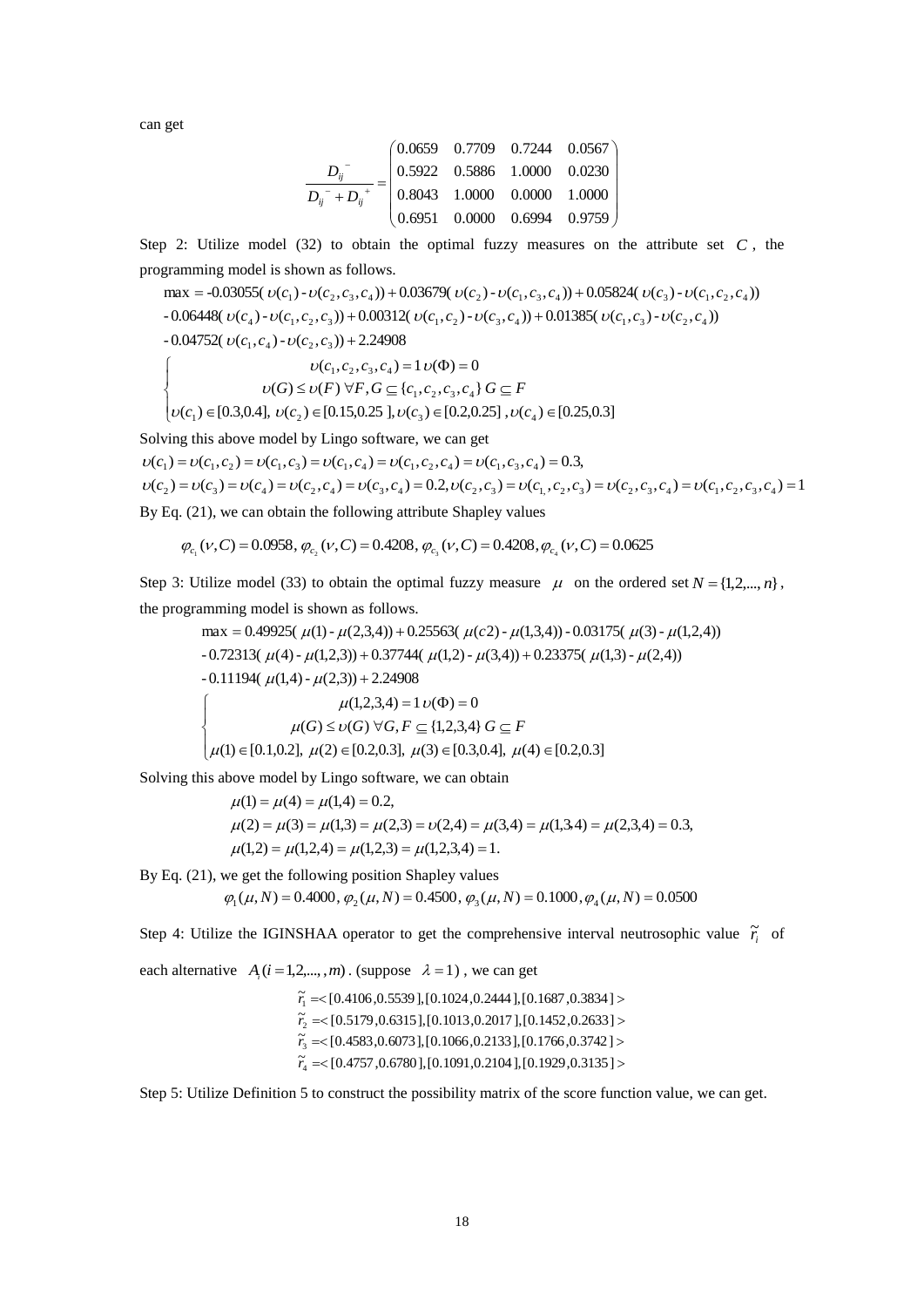| 0.5                                          |                                                             | 0.2763 0.4321 0.3581 |        |
|----------------------------------------------|-------------------------------------------------------------|----------------------|--------|
| $\begin{array}{ l} 0.7237 & 0.5 \end{array}$ |                                                             | $0.6546$ $0.5727$    |        |
|                                              | $\begin{array}{ l} 0.5679 & 0.3454 \end{array}$             | 0.5                  | 0.4243 |
|                                              | $\begin{array}{ ccc } 0.6419 & 0.4273 & 0.5757 \end{array}$ |                      | 0.5    |

Step 6: Get the order of the alternatives, we have.

 $a_2 \succ a_4 \succ a_3 \succ a_1$ 

Thus, the best alternative is  $a_2$ .

### **6.2. The evaluation steps by IGINSHGM operator**

Step 1-Step 3: See the above Step 1- Step 3.

Step 4: Utilize the IGINSHGM operator to get comprehensive interval neutrosophic value  $\tilde{r}_i$  of each alternative  $A_i$  (*i* = 1,2,...,,*m*). (suppose  $\lambda = 1$ ), we can get

> $\widetilde{r}_4 = \leq [0.4581, 0.6631], [0.1132, 0.2132], [0.1996, 0.3199] >$  $\widetilde{r}_3 = \{ [0.4158, 0.5882], [0.1098, 0.2210], [0.2054, 0.3948] \}$  $\widetilde{r}_2$  = < [0.4658, 0.6011], [0.1027, 0.2028], [0.1732, 0.2968] >  $\widetilde{r}_1$  = < [0.3895, 0.5488], [0.1036, 0.2515], [0.2004, 0.4045] >

Step 5: Utilize Definition 5 to construct the possibility matrix of the score function value, we can get.

| 0.5 |                                                       | $0.3202$ $0.4520$ $0.3415$                               |        |
|-----|-------------------------------------------------------|----------------------------------------------------------|--------|
|     | $\begin{array}{ l} 0.6789 & 0.5 \end{array}$          | $0.6313 \quad 0.5102$                                    |        |
|     | $\begin{array}{ l} 0.5480 & 0.3687 & 0.5 \end{array}$ |                                                          | 0.3873 |
|     |                                                       | $\begin{array}{ l} 0.6585 & 0.4898 & 0.6127 \end{array}$ | 0.5    |

Step 6: Get the order of the alternatives, we have.

 $a_2 \succ a_4 \succ a_3 \succ a_1$ 

Thus, the best alternative is  $a_2$ .

### **6.3 Analysis the influence of the parameter**  $\lambda$

In order to demonstrate the influence of the parameter  $\lambda$  on decision making results, we use the different values  $\lambda$  in IGINSHAA operator and IGINSHGM operator to rank the alternatives. The ranking results are listed in Table 2.

 As we can see from Table 2, the ranking results of the alternatives are different for the different values  $\lambda$  in IGINSHAA and IGINSHGM operators. But the best alternative from the different values  $\lambda$  is the same in IGINSHAA operator. Thus, the individual or organization can properly select the favorable alternative in terms of his interest and the actual needs. In general, we can get  $\lambda = 1$ .

|  | Table 2 Ordering of the alternatives by utilizing the |  |  |  |  |
|--|-------------------------------------------------------|--|--|--|--|
|--|-------------------------------------------------------|--|--|--|--|

different  $\lambda$  in IGINSHAA and IGINSHGM operators

| λ             | Ranking by IGINSHAA operator                | Ranking by IGINSHGM operator                |
|---------------|---------------------------------------------|---------------------------------------------|
| $\frac{1}{2}$ | $a_{1} \succ a_{1} \succ a_{2} \succ a_{1}$ | $a_4 \succ a_2 \succ a_3 \succ a_1$         |
| 1             | $a_{1} \succ a_{1} \succ a_{2} \succ a_{1}$ | $a_{1} \succ a_{1} \succ a_{2} \succ a_{1}$ |
| 2             | $a_1 \succ a_1 \succ a_2 \succ a_1$         | $a_1 \succ a_2 \succ a_3 \succ a_1$         |
|               | $a_1 \succ a_4 \succ a_3 \succ a_1$         | $a_4 \succ a_2 \succ a_1 \succ a_3$         |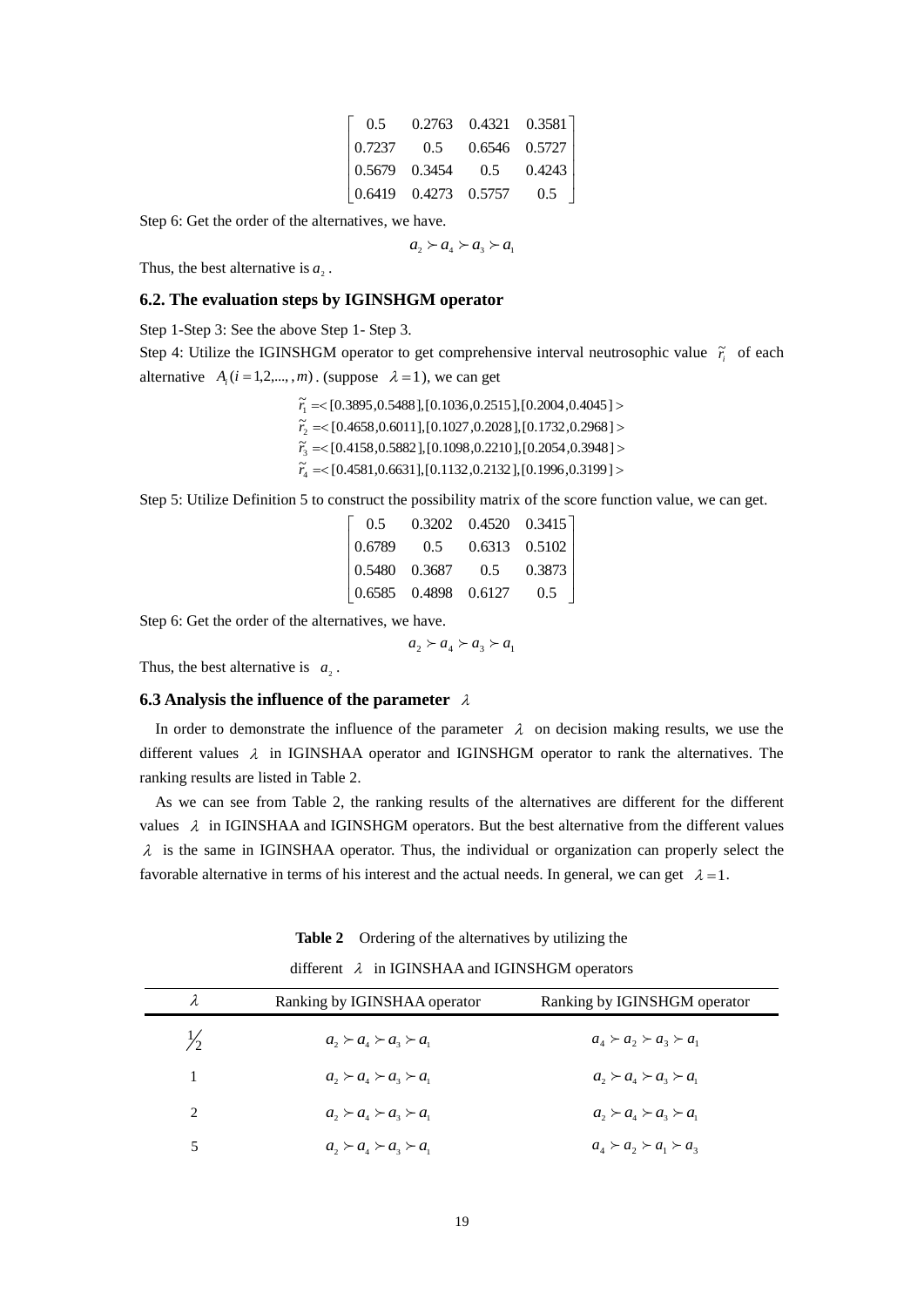#### **6.4. Comparison with the exiting methods**

 In order to demonstrate the practicality and effectiveness of the developed method in this paper, we can compare the proposed method with the existing method proposed by Zhang et al. [47]. The steps are shown as follows.

Step 1: Utilize the maximization deviation method to determine the attribute weights, the model is established as follows.

$$
\max = 1.0699 w(c_1) + 0.7587 w(c_2) + 1.1132 w(c_3) + 1.5471 w(c_4)
$$
  
\n
$$
\begin{cases}\nw(c_1) + w(c_2) + w(c_3) + w(c_4) = 1 \\
w(c_1) \in [0.3, 0.4], \ w(c_2) \in [0.15, 0.25], w(c_3) \in [0.2, 0.25], w(c_4) \in [0.25, 0.3]\n\end{cases}
$$

Solving this above model by Lingo software, we obtain

$$
w(c_1) = 0.3, w(c_2) = 0.15, w(c_3) = 0.25, w(c_4) = 0.3
$$

Step 2: Identify the positive ideal solution and negative ideal solution, we get

$$
w(c_1) = 0.3, w(c_2) = 0.15, w(c_3) = 0.25, w(c_4) = 0.3
$$
  
positive ideal solution and negative ideal solution, we get  

$$
\hat{r}^+ = (\langle [0.4, 0.6], [0.1, 0.2], [0.2, 0.3], \langle [0.3, 0.5], [0.1, 0.2], [0.3, 0.5], \langle [0.6, 0.7], [0.1, 0.2], [0.1, 0.2], [0.1, 0.2], [0.1, 0.3] \rangle)
$$

$$
\hat{r}^- = (\langle [0.3, 0.5], [0.2, 0.3], [0.3, 0.5], \langle [0.2, 0.4], [0.2, 0.3], [0.3, 0.4], [0.2, 0.4] \rangle)
$$

Step 3: Determine the distance between each alternative and the positive ideal and negative ideal solutions, respectively, we get<br>  $D^+ = (0.1118, 0.0818, 0.0527, 0.0595)$   $D^- = (0.0672, 0.0808, 0.1034, 0.1114)$ solutions, respectively, we get

$$
D^+ = (0.1118, 0.0818, 0.0527, 0.0595) \ D^- = (0.0672, 0.0808, 0.1034, 0.1114)
$$

Step 4: Determine the closeness coefficient of each alternative to the ideal solution, we get

$$
CC_1 = 0.3753, CC_2 = 0.4967, CC_3 = 0.6625, CC_4 = 0.6518
$$

Step 5: According to the relative closeness coefficient  $CC_i$   $(i=1,2,3,4)$ , get the order of the alternatives,

$$
a_3 \succ a_4 \succ a_2 \succ a_1
$$

So, the best alternative is the  $a_3$ .

 From above analysis, we can see that the ranking results by the proposed methods in this paper are different to that obtained by the existing method. The reason may be that the existing method could not weight the input arguments' positions and capture their interrelationship, which may result in the unreasonable ranking results. However, the method proposed in this paper can effectively handle the interval neutrosophic MADM problems in which attribute and ordered position weights are incompletely known, and attributes exist correlative. So, we think the method developed in this paper is more suitable to handle this application example.

### **7. Conclusion**

This paper developed an approach to interval neutrosophic MADM with interactive conditions and incomplete weight information. To get the comprehensive values, two types of interval neutrosophic hybrid aggregation operators are introduced. One is based on additive measures which could consider the importance of the aggregated interval neutrosophic arguments and their ordered positions, the other utilizes the Shapley function in regard to fuzzy measures which considers the importance of the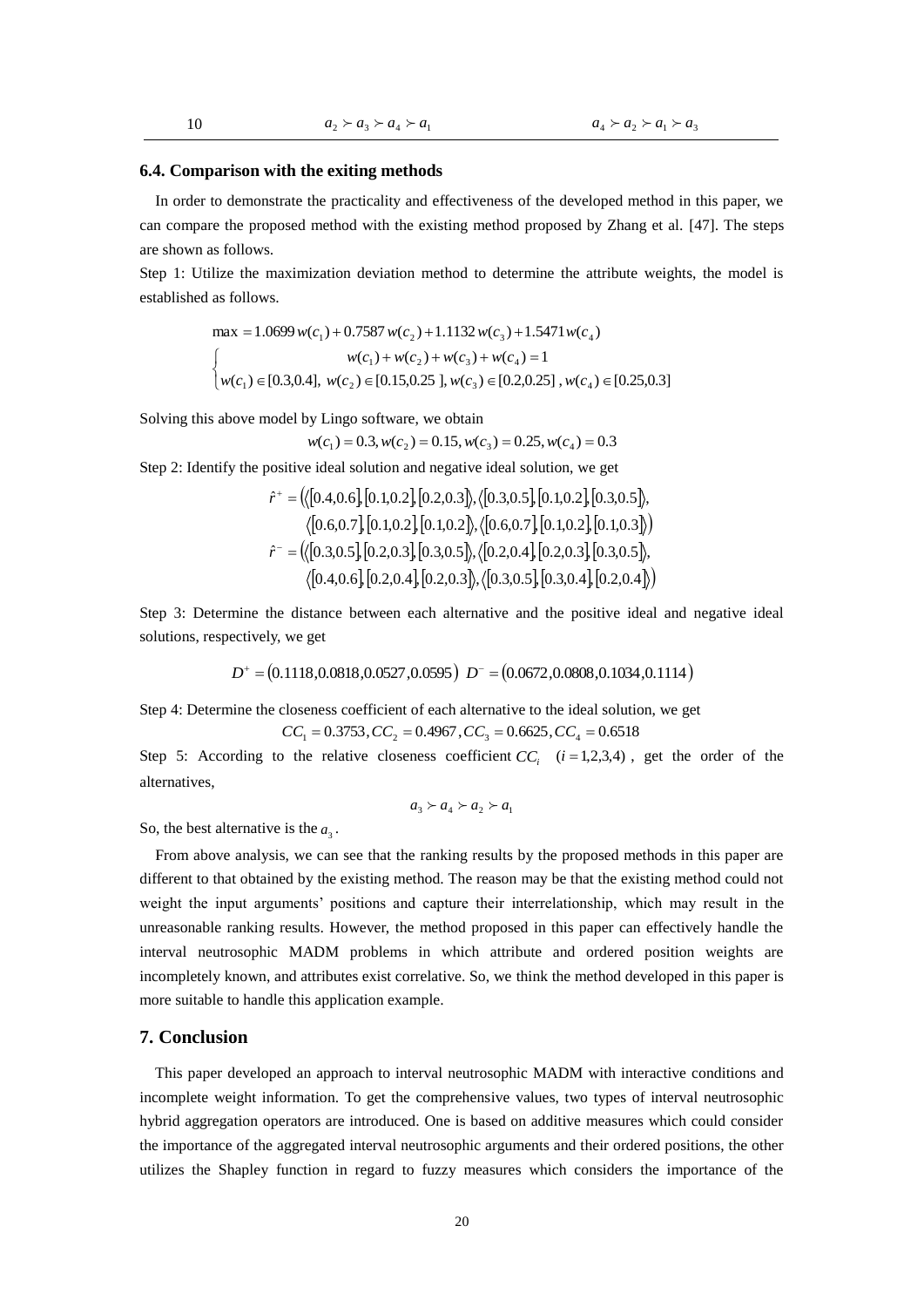aggregated interval neutrosophic arguments and their ordered positions but also captures their interrelationship. To get the weight information, the programming models based on cross entropy are established.

 It should be mentioned that the fuzzy measures can well process the situations where the input arguments are correlative, but they are determined by ascertaining  $2<sup>n</sup> - 2$  parameters for *n* criteria. To reduce the complexity of calculating the fuzzy measures on the given set, it shall be significant to research some special kinds of fuzzy measures, such as  $\lambda$ -fuzzy measures, *k* -additive measure and *p* -symmetry measures.

# **Acknowledgment**

This paper is supported by the National Natural Science Foundation of China (Nos. 71471172 and 71271124), the Special Funds of Taishan Scholars Project of Shandong Province, National Soft Science Project of China (2014GXQ4D192), the Humanities and Social Sciences Research Project of Ministry of Education of China (No. 13YJC630104), Shandong Provincial Social Science Planning Project (No. 15BGLJ06). The authors also would like to express appreciation to the anonymous reviewers and Editors for their very helpful comments that improved the paper.

### **References**

- [1] Atanassov, K.T., Intuitionistic fuzzy sets, Fuzzy Sets and Systems, 20 (1) (1986) 87-96.
- [2] Bausys, R., Zavadskas, E.K., Kaklauskas, A., Application of Neutrosophic Set to Multicriteria Decision Making by COPRAS, Economic Computation and Economic Cybernetics Studies and Research 49 (2) (2015) 9l-105.
- [3] Biswas, P., Pramanik, S., Bibhas, C.G., Entropy Based Grey Relational Analysis Method for Multi-Attribute Decision Making under Single Valued Neutrosophic Assessments, Neutrosophic Sets and Systems 2 (2014) 102-110.
- [4] Biswas, P., Pramanik, S., Bibhas, C.G., TOPSIS method for multi-attribute group decision-making under single-valued neutrosophic environment, [Neural Computing and Applications](http://link.springer.com/journal/521) (2015), Springer London, DOI:10.1007/s00521-015-1891-2.
- [5] [Broumi, S.,](http://ieeexplore.ieee.org/search/searchresult.jsp?searchWithin=p_Authors:.QT.Broumi,%20S..QT.&newsearch=true) [Smarandache, F.,](http://ieeexplore.ieee.org/search/searchresult.jsp?searchWithin=p_Authors:.QT.Smarandache,%20F..QT.&newsearch=true) New distance and similarity measures of interval neutrosophic sets, [Information Fusion, on 2014 17th International Conference \(](http://ieeexplore.ieee.org/xpl/mostRecentIssue.jsp?punumber=6900113)2014) 1-7.
- [6] Chakraborty, S., Zavadskas, E.K., Antucheviciene, J., Applications of WASPAS Method as a Multi-Criteria Decision-Making Tool, Economic Computation and Economic Cybemetics Studies and Research 49 (l) (2015) 5-22.
- [7] Chi, P.P., Liu, P.D., An extended TOPSIS method for the multiple attribute decision making problems based on interval neutrosophic set, Neutrosophic Sets and Systems 1 (2013) 63-70.
- [8] Deli, I., Broumi, S., Ali, M., Neutrosophic Soft Multi-Set Theory and Its Decision Making, Neutrosophic Sets and Systems 5 (2014) 65-76.
- [9] Dyckhoff, H., Pedrycz, W., Generalized means as model of compensative connectives, Fuzzy Sets and Systems, 14 (2) (1984) 143-154.
- [10] Gau, W.L., Buehrer, D.J., Vague sets, IEEE Transactions on Systems, Man, and Cybernetics, Part B: Cybernetics 23 (1993) 610-614.
- [11] Lin, J., Divergence measures based on Shannon entropy, IEEE transactions on information theory 37 (1) (1991) 145-151.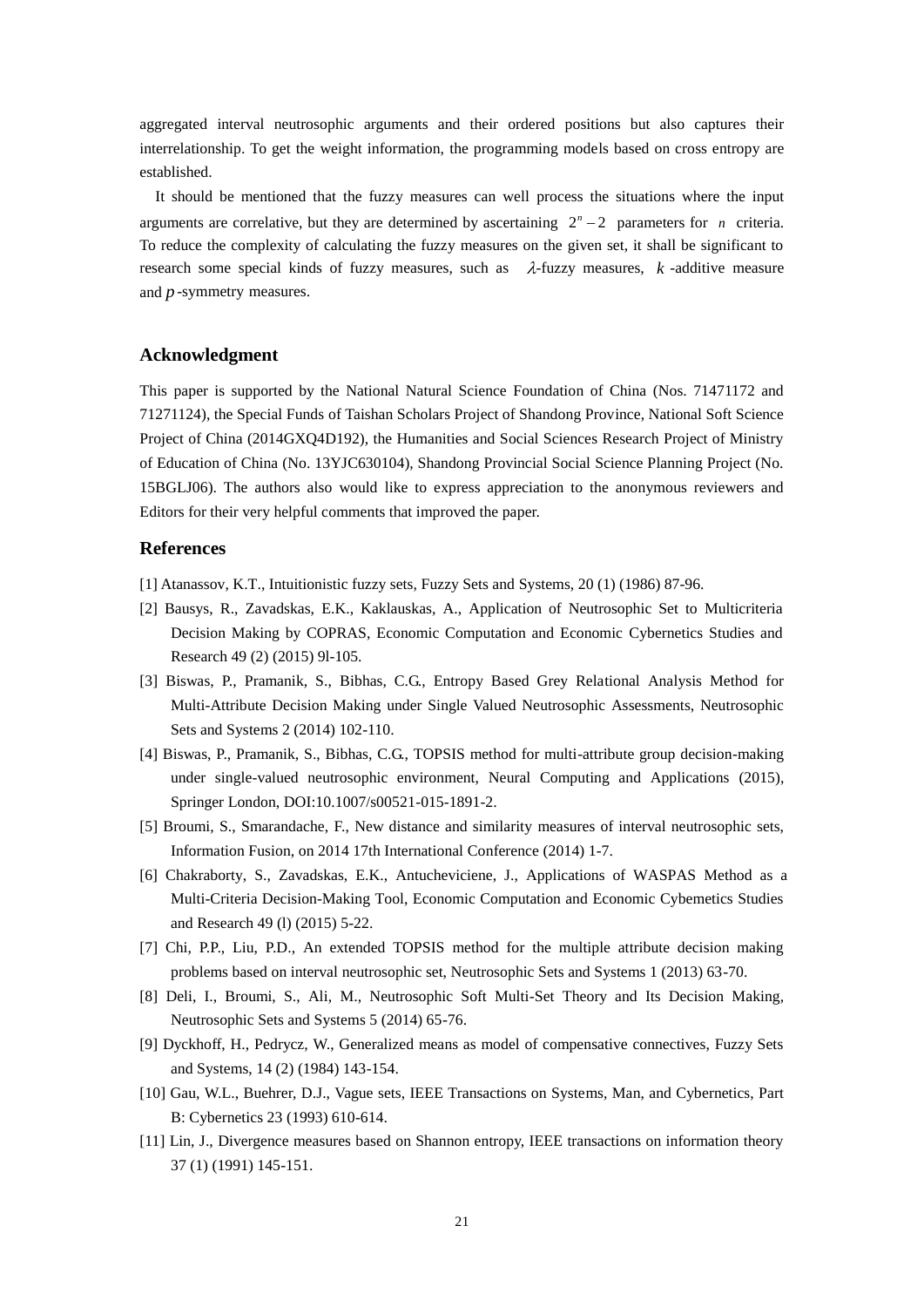- [12] Lin, J., Jiang, Y., Some hybrid weighted averaging operators and their application to decision making, Information Fusion 16 (2014) 18-28.
- [13] Liu, P.D., Wang, Y.M., Multiple attribute decision making method based on single-valued neutrosophic normalized weighted Bonferroni mean, [Neural Computing and Applications,](http://link.springer.com/journal/521) 25 (7-8) (2014) 2001-2010.
- [14] Majumdar, P., Samanta, S.K., On similarity and entropy of neutrosophic sets, [Journal of Intelligent](http://content.iospress.com/journals/journal-of-intelligent-and-fuzzy-systems)  [and Fuzzy Systems](http://content.iospress.com/journals/journal-of-intelligent-and-fuzzy-systems) 26 (3) (2014) 13 pages.
- [15] Meng, F.Y., Tan, C.Q., Zhang, Q., The induced generalized interval-valued intuitionistic fuzzy hybrid Shapley averaging operator and its application in decision making, Knowledge-Based Systems 42 (2013) 9-19.
- [16] Merigo, J.M., Casanovas, M., The induced generalized hybrid averaging operator and its application in financial decision making, International Journal of Business, Economics, Finance and Management Sciences 2 (2009) 95-101.
- [17] Mondal, K., Pramanik, S., Neutrosophic Decision Making Model of School Choice, Neutrosophic Sets and Systems 7 (2015) 62-68.
- [18] Mondal K., Pramanik, S., Rough Neutrosophic Multi-Attribute Decision-Making Based on Rough Accuracy Score Function, Neutrosophic Sets and Systems 8 (2015) 14-21.
- [19] Mukherjee, A., Sarkar, S., A new method of measuring similarity between two neutrosophic soft sets and its application in pattern recognition problems, Neutrosophic Sets and Systems 8 (2015) 63-68.
- [20] Pătraşcu, V., The Neutrosophic Entropy and its Five Components, Neutrosophic Sets and Systems 7 (2015) 40-46.
- [21] Peng, J.J., Wang, J.E., Zhang, H.Y., Chen, X.H., An outranking approach for multi-criteria decision-making problems with simplified neutrosophic sets, Applied Soft Computing 25 (2014) 336-346.
- [22] Salama, A.A., Smarandache, F., Eisa, M., Introduction to Image Processing via Neutrosophic Techniques, Neutrosophic Sets and Systems 5 (2014) 59-64.
- [23] Shang, X.G., Jiang, W.S., A note on fuzzy information measures, [Pattern Recognition Letters](http://www.sciencedirect.com/science/journal/01678655) 18 (5) (1997) 425-432.
- [24] Shapley, L.S., A Value for n-person Game, Princeton University Press, Princeton, 1953.
- [25] Smarandache, F., Neutrosophy. Neutrosophic Probability, Set, and Logic, American Research Press, Rehoboth, 1998.
- [26]Smarandache, F., n-Valued Refined Neutrosophic Logic and Its Applications in Physics, Progress in Physics 4 (2013) 143-146.
- [27] Sugeno, M., Theory of fuzzy integral and its application, Doctorial Dissertation, Tokyo Institute of Technology (1974).
- [28] Sun, H.X., Yang, H.X., Wu, J.Z., and Ouyang, Y., Interval neutrosophic numbers Choquet integral operator for multi-criteria decision making, Journal of Intelligent & Fuzzy Systems, 28 (6) (2015) 2443-2455.
- [29] Tan, C.Q., [Wu,](http://www.sciencedirect.com/science/article/pii/S0957417411005525) D.S.D., [Ma,](http://www.sciencedirect.com/science/article/pii/S0957417411005525) B.J., Group decision making with linguistic preference relations with application to supplier selection[,Expert Systems with Applications](http://www.sciencedirect.com/science/journal/09574174) [38 \(12\)](http://www.sciencedirect.com/science/journal/09574174/38/12) (2011) 14382-14389.
- [30] Wang, H., Smarandache, F., Zhang, Y.Q., Sunderraman, R., Interval Neutrosophic Sets and Logic: Theory and Applications in Computing, Hexis, Phoenix, Ariz, USA, 2005.
- [31] Wang, H., Smarandache, F., Zhang, Y.Q., Sunderraman, R., Single valued neutrosophic sets,